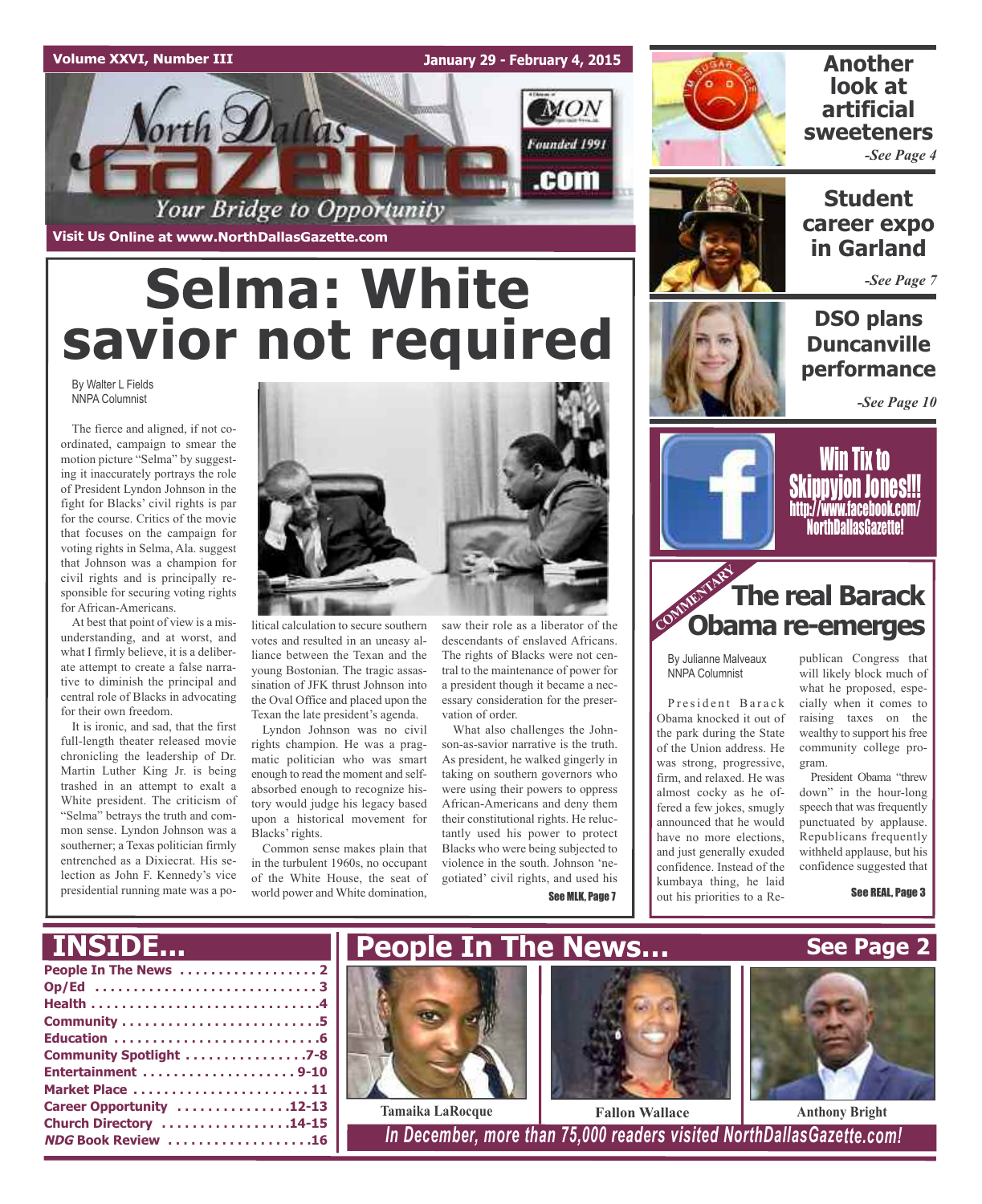### **Tamaika LaRocque**

TORRANCE, Calif., (PRNewswire) -- Lexus announced 19 recipients of the 2014 Lexus Verses and Flow Scholarship. The new scholarship program is presented in partnership with ten of the nation's Historically Black Colleges and Universities (HBCU) and is an expansion of the groundbreaking "Verses and Flow" program, featuring poetry, spoken word and music. Each scholarship recipient will be awarded \$5,000 in recognition of their community leadership and academic excellence.

### **Fallon Wallace**

A UT Dallas team that delivered advice to a novice CEO trying to fix a deluge of problems in his struggling health care company placed first and earned \$3,000 in a student case study competition, sponsored by the North Texas chapter of the American College of Healthcare Executives (ACHE).

It was the third time in four years a team of students from Naveen Jindal School of Management won the annual challenge. The competition tasks competitors with analyzing hypo-



The recipients of the Lexus Verses and Flow

• Clark Atlanta University - Adisha Penn and Marquea

• Florida A&M University (Tallahassee, Fla.) -

scholarship are:

Alexander

thetical difficulties drawn from issues on the business side of medicine and then presenting proposals to remedy them.

Team members Keith Herl, William Howard and Tatyana Smith and Zemoria Johnson

• Grambling State University (Grambling, La.) - Tamaika LaRocque and Prentiss Smiley

• Hampton University (Hampton, Va.) - Tommie Collins

• Howard University (Washington D.C.) - Alana Jones and Ayanna McFarland

• LeMoyne-Owen College (Memphis, Tenn.) - Ashanti Carr and Tashika James

• Morehouse College (Atlanta) - Oren Davidson and Timothy Tukes

• North Carolina A&T University (Greensboro,

Fallon Wallace are all graduate students pursuing dual master's degrees in business administration and health care management. Their challenge centered on a hypothetical 60-year-old company that had pioneered a nonprofit, prepaid health maintenance organization insurance program. The company's initial market the future."

advantage lay in containing costs by relying on its own physician-led medical group to deliver care. Over time, that advantage

disappeared as competitors also adopted the HMO model. Subsequent economic pressures — includN.C.) - Adriana Sawyer and Garner Stewart • Spelman College (At-

lanta) - Chelsea Banks and Shelby Smith • Xavier University (New Orleans) - Anh Nguyen and Hallie O'Quine

"In alignment with the Lexus Pursuit of Potential initiative to support our youth, we are proud of the work these scholarship recipients are doing in school and in their communities," said Brian Smith, Lexus vice president, marketing. "These HBCU student leaders have the tools to succeed and we expect they'll do great things for society in

ing a \$200 million operating loss in each of the previous two years — led to a dire financial situation as well as growing dissatisfaction among patients and the medical group, the Jindal School team concluded.

"The competition required our team to act as health care executives working together to immediately develop a strategy for the struggling organization," Wallace said. "ACHE provided an invaluable experience for our team to have a glimpse of some of the challenges we will face in our career as health care management professionarship coincided with the fourth season of "Lexus Verses and Flow," the National Association for the Advancement of Colored People (NAACP) Image Award-nominated variety show. Lexus Verses and Flow was broadcast on TV One. Blending electrifying musical and soul-stirring spoken word performances, the eight-episode season featured mega-watt stars Maxwell, K. Michelle, Joe, Johnny Gill,Ruben Studdard, Candice Glover, Gary Clark Jr., Sebastian Mikael, Leela James, Anthony Hamilton,Alice Smith, and Mali Music alongside more

The launch of the schol-

als."

Ultimately, ACHE competitors focused on helping the company's newly appointed CEO quickly find workable means to increase revenue and restore belief in the company's viability.

For his inaugural meeting with his board of directors, the fledgling executive planned to propose two divergent rescue operations. The first entailed lowering rates, lowering costs, freezing salaries and instituting layoffs — all to regain a pricing advantage. The second choice: Change perception of the company by shifting away from operathan 25 of the best up-and-coming poets http://lexus.us/1BUyohA.

For complete information about the Lexus Verses and Flow Scholarship and a list of the participating HBCUs please visit: http://luxuryawaits.com.

Laz Alonso, the host of Season 4 last year shared, "HBCUs, compared to other schools are very, very underfunded. Typically, the students that attend HBCUs normally also come from a background where they need financial assistance. It's always awesome to have a company like Lexus recognize that and, to put it bluntly, put their money where their mouth is."

tional efficiency in favor of top-quality service and care delivered at premium prices.

The Jindal School team's first piece of advice was to forget the either/or approach. Instead, in a 15 page paper and a 10-minute presentation, the team counseled the CEO to combine his solutions in a twopronged approach incorporating both short-term and long-term strategies.

Some key elements of the team's short-term strategy called for immediate costcutting and strategic layoffs,

#### See WALLACE, Page 7

### **Anthony Bright**

Los Angeles, CA (Black-News.com) -- Officially launching in January 2015, the STOP-ATTACK (www. stop-attack.com) app will leverage smartphone technology to make the world a safer place for everyone. Whether it's bullying, street harassment or something even more sinister, the app will record audio and video evidence and alert contacts of trouble in a matter of seconds. The developers of STOP-ATTACK have created a pair of explainer videos to showcase exactly how the app works in typical usage scenarios: "Always Be Prepared," "Bullying."

"We need to stop the senseless violence and as-



saults in this world," said Anthony "Tony" Bright, the creator of STOP-ATTACK. "Our hope is that STOP-ATTACK.com will be a powerful tool in this struggle. The app has been developed with simplicity as a core feature, so that even younger children can be protected, giving parents

much-needed peace of mind." The CEO will be presenting the STOP-AT-TACK app at the Pre-Grammy Awards VIP Gift Lounge and The Oscars Gift Lounge hosted by GBK productions this February.

The app can be downloaded in the Google Play or iTunes store, and is available for free now until February 8, 2015.

STOP-ATTACK users will be able to customize many aspects of the app, such as creating a "Panic List" of people for the app to contact in an emergency, from friends and family to local first responders.

When a user activates STOP-ATTACK, the app instantly begins recording live audio and video and uploading the stream to the cloud. Panic List contacts and designated first responders are notified immediately or after a brief, userdetermined delay. The app will send the contacts a link with the GPS location and the recording of the incident.

A hot key allows for quick and discrete activation of the STOP-ATTACK app. For instance, a bully need not know they're being recorded until presented with the evidence by a school authority. On the other hand, it's sometimes advantageous to let everyone know that STOP-AT-TACK is recording.

STOP-ATTACK will be available for both Android and Apple devices. To learn more about this gamechanging safety technology, contact info@stop-attack.com.



*For the 411 in the community, go to www.northdallasgazette.com*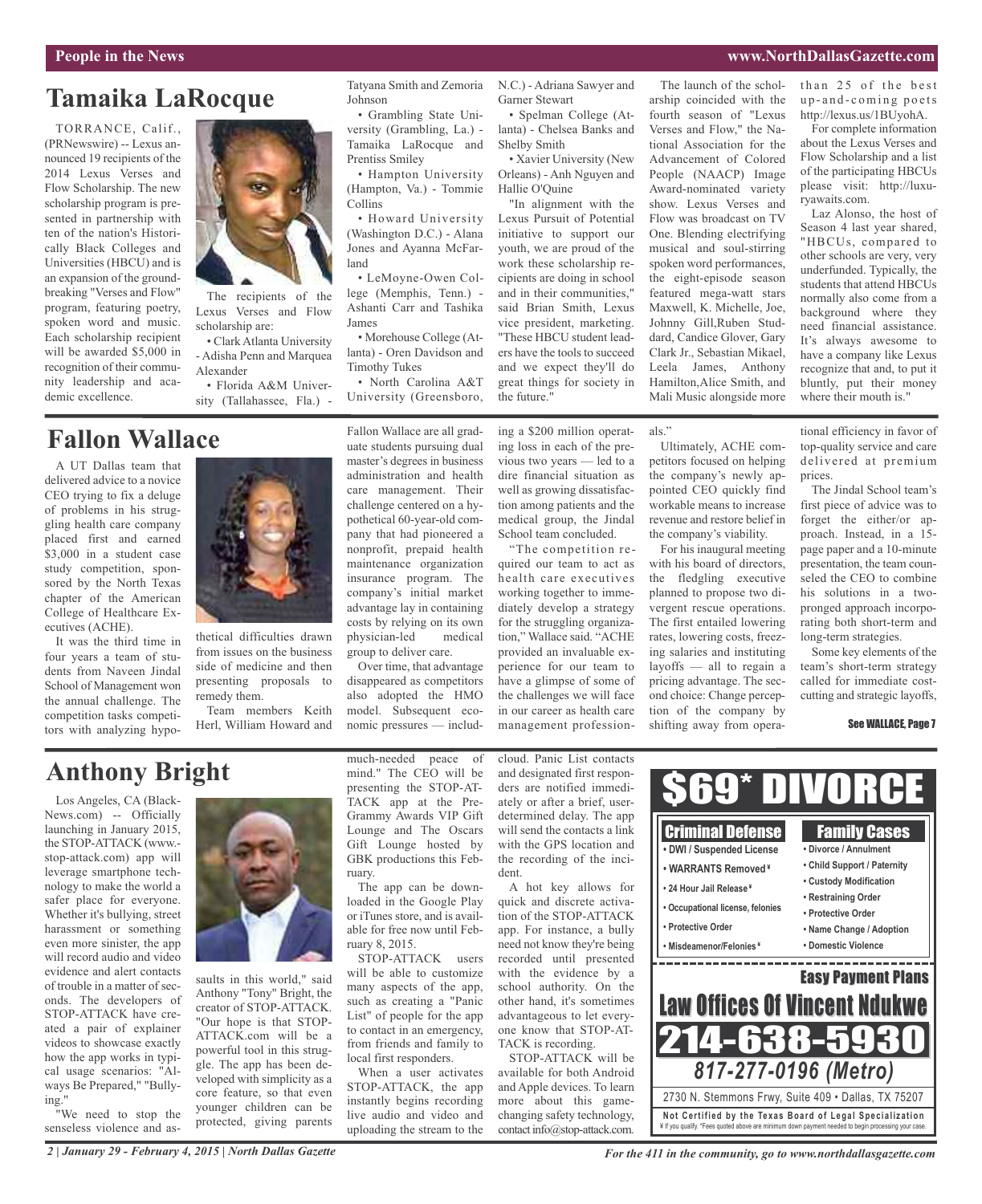#### **www.NorthDallasGazette.com Op-Ed**



*unsolicited material and reserves the right to edit and make appropriate revisions.*

### *"Do what you say you are going to do ... when you say you are going to do it."*

**Publisher's Office:** publisher@northdallasgazette.com

**Sales Department:** marketing@northdallasgazette.com

**Editorial Department:**

editor@northdallasgazette.com

### **Online:**

www.NorthDallasGazette.com www.twitter.com/NDGEditor www.facebook.com/NorthDallasGazette www.pinterest.com/NDallasGazette

### STAFF

**Chairman Emeritus** *Jim Bochum 1933 – 2009*

**Published By** *Minority Opportunity News, Inc.*

> **Web Master** *Todd Jones*

**Special Projects Manager** *Edward Dewayne "Preacher Boy" Gibson, Jr. James C. Allen*

**Community Marketing** *Nina Garcia*

**Religious/ Marketing Editor** *Shirley Demus Tarpley*

#### **Advisory Board:**

*John Dudley Myrtle Hightower Fred Moses Annie Dickson Cecil Starks Willie Wattley Coty Rodriguez-Anderson B. J. Williams Denise Upchurch Barbara Simpkins, ADVISORY BOARD SECRETARY*

*Jessica Brewer* **Contributing Writers** *Jackie Hardy*

**Editor** *Ruth Ferguson*

**VP of Digital Marketing and Entertainment**

*Ivy N. McQuain Terri Schlichenmeyer Nicole Scott Tamarind Phinisee*

**Editorial Writers** *Ivy N. McQuain Ruth Ferguson Nicole Scott*

**Production** *David Wilfong*

#### **Advisory Board Committees:**

*Public Relations Planning and Implementation* Cecil Starks, CHAIRPERSON *Business Growth Referral*

John Dudley, CHAIRPERSON

*Program Policy Development* Annie Dickson, Chairper

*Quality Assurance* Myrtle Hightower, CHAIRPERSON Coty Rodriguez

*The North Dallas Gazette, formerly Minority Opportunity News, was founded in July 1991, by Mr.Jim Bochum and Mr.Thurman R. Jones. North Dallas Gazette is a wholly owned subsidairy of Minority Opportunity News, Inc.*

### **Will the Supreme Court evict Fair Housing?**

By Charlene Crowell NNPA Columnist

Although a series of civil rights laws were enacted in the 1960s, in the 21st Century many of these victories continue to face legal challenges. On January 21, one such challenge was heard by the United States Supreme Court. By the time the Justices rule in the case of Texas Department of Housing v. Inclusive Communities Project, the nation's Fair Housing Act of 1968 will either be gutted or strengthened.

Lawyers argued whether the Fair Housing Act was intended to apply only to intentional discrimination or whether policies and prac-

### **REAL,** continued from Page <sup>1</sup>

whether they offered applause or withheld it was of no concern to him.

Michelle Obama wasn't playing, either. While she has usually worn her trademark sleeveless dresses with pearls, once a puffy skirt, once with long sleeves. The shift look certainly flatters her figure and her toned arms tout her fitness. Her two-piece tweed suit, though, was a business suit. It reminded us that she is a lawyer (with a nod and a wink to CBS hit show "The Good Wife") in addition to being a stylish first lady. Hopefully, the business attire signals that she will take care of business in the next two years. Her "Get Fit" initiative is much needed, and her partnership with Jill Biden to focus on military families is consistent with the president's in providing jobs and other assistance for veterans.

In these last two years, perhaps the first lady can spread her wings and focus on the work and family issues she lived and that so many women juggle. I hope for too much, I think, when I suggest that she deal with the gender pay gap, but that is also an issue that would benefit from her attention.

While the president highlighted efforts to benefit the

tices that lead to exclusionary racial patterns are within the scope of the law, causing "disparate impact."

In 2008, The Inclusive Project, a nonprofit organization that advocates fair and affordable housing in the Dallas metro area, sued the Texas Department of Housing and Community Affairs. It charged the state agency with perpetuating racial disparities violating fair housing by the way it used an indirect federal subsidy called Low-Income Housing Tax Credits (LI-HTCs). The tax credits, used across the country to support permanently affordable rental housing options for low-income families, were alleged in Texas to tar-

middle class, he mentioned poverty just once. There are 45.3 million people who lived in poverty in 2013, the last year for which data are available. The rates are 9.7 percent for Whites, 12.3 percent for Asian-Americans, 25.3 percent for Hispanics, and 27.2 percent for African-Americans. In mentioning poverty without mentioning that some experience poverty differently than others, the president failed to put a tiny pin in his own celebration. I wouldn't expect him to mention race explicitly, but he could have said, "And while poverty rates are falling, one in four families in some communities still experience poverty." Similarly, President Obama justifiably touted falling unemployment, which dropped from 6.7 percent a year ago, to 5.6 percent in December. The decrease has been across the board and included African-Americans and Hispanic as well. However, there are 700,000 fewer people in the labor market than a year ago, indicating that more people are entering the labor market in response to its perceived strength. Without indicating race, the president could have talked

get minority areas while excluding them in predominantly White ones.

In March 2014, the U.S. Federal Fifth Circuit of Appeals agreed with The Project. Undaunted by the appellate decision, in May 2014, the Texas agency petitioned the U.S. Supreme Court.

Since then, amicus or 'friend of the court" briefs have been filed by a number of diverse organizations that include AARP, Hope Enterprise Corporation, Howard University School of Law Housing Clinic, Judicial Watch, Lawyers' Committee for Civil Rights Under Law, NAACP Legal Defense and Education Fund, National Black Law Stu-

dents Association, the National Fair Housing Alliance and the Center for Responsible Lending (CRL).

Fair housing advocates have raised their voices and organized protests to mount pressure that conveys just how important fair housing is to the nation's citizens and its economy.

Speaking at a January 21 midday rally organized by the National Fair Housing Alliance and held on the steps of the U.S. Supreme Court, Nikitra Bailey, senior vice-president with CRL said, "Today the question before the Supreme Court is a simple one: Will the court

#### See HOUSING Page 5



about the high unemployment rates among some groups.

Of course, presidents traditionally offer a laundry list of issues, with few getting more than a couple sentences worth of attention. Still, since the economic success story is one that President Obama correctly touted and it would have been appropriate for him to simply mention the unevenness of recovery.

And since the Affordable Care Act is a successful part of the Obama legacy, with nearly 7 million more people enrolling in the program, and some of the 2014 glitches eliminated, it would have been appropriate to mention it, specifically and in depth. Some might consider that waving a red flag in the faces of bullish Republicans, but in some ways the speech was a red flag, anyway.

When I listened to the State of the Union address, I thought "this is the Obama I voted for – twice, the Obama that was but a rising star in 2004, whose rousing speech at the Boston Democratic convention propelled him to national attention." This Obama seemed presidential, not conciliatory. He stood by the executive orders he issued in 2014, and stated that he will his veto pen if Congress attempts to overturn his effort.

As he did in Boston, President Obama ended on a unifying note, a line that he has used often: "We are more than red states and blue states, we are the United States of America." He was motivated when he said, "let's start the work right now." Bravo, Mr. President. Welcome back!

*Dr. Julianne Malveaux is an economist and author based in Washington, D.C.*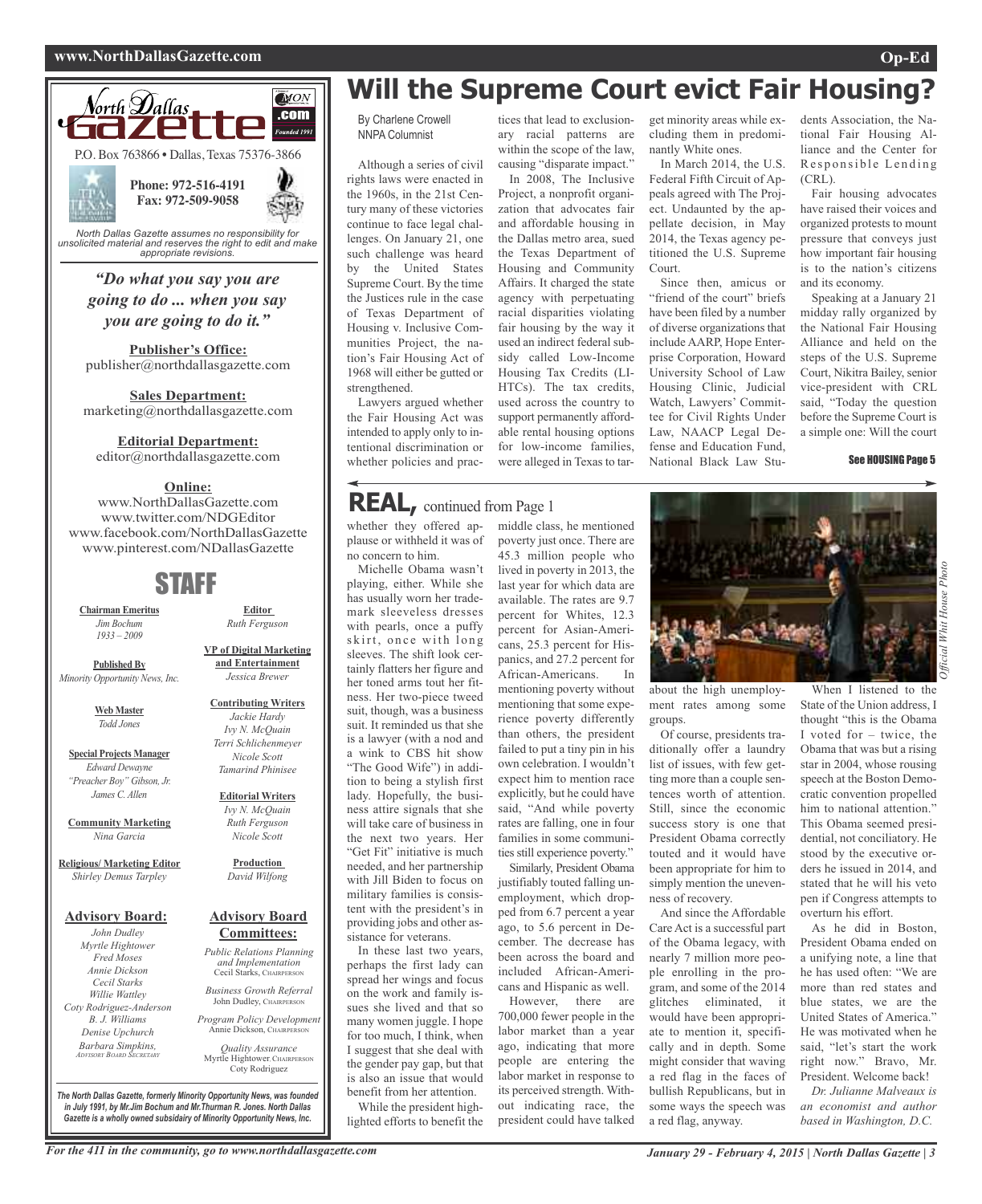### **Health www.NorthDallasGazette.com**

## **Taking another look at artificial sweeteners**

(NIH) Diet sodas and other treats sweetened with artificial sweeteners are often viewed as guilt-free pleasures. Because such foods are usually lower in calories than those containing natural sugars, many have considered them a good option for people who are trying to lose weight or keep their blood glucose levels in check. But some surprising new research suggests that artificial sweeteners might actually do the opposite, by changing the microbes living in our intestines.

To explore the impact of various kinds of sweeteners on the zillions of microbes living in the human intestine (referred to as the gut microbiome), an Israeli research team first turned to mice. One group of mice was given water that contained one of two natural sugars: glucose or sucrose; the other group received water that contained one of three artificial sweeteners: saccharin (the main ingredient in Sweet'N Low®), sucralose (Splenda®), or aspartame (Equal, Nutrasweet). Both groups ate a diet of normal mouse chow.

To their surprise, the researchers discovered that many animals in the artificial sweetener groups—especially those that drank s a c charin-sweetened water—developed a condition called glucose intolerance, which is characterized by high blood glucose levels and is an early warning sign of increased risk for



developing type 2 diabetes. In contrast, the animals that drank sugar water remained healthy.

The result was puzzling. These mice weren't consuming natural sugars, so what was raising their blood glucose levels? The researchers had a hunch that the answer might lie in the gut microbiome — since those microbes play a vital role in digestion. Their suspicions were borne out. When they used DNA sequencing to analyze the artificial sweetener group's gut microbiome, they found a distinctly different collection of microbes than in the animals who drank sugar water.

The next step was to distinguish whether these changes in the microbiome resulted from high blood glucose, or caused it. When the researchers used antibiotics to wipe out the artificial sweetener group's gut microbes, their blood glucose levels returned to normal—evidence that the gut microbes were actively causing glucose intolerance. Additional proof came from experiments in which the researchers transplanted microbes from both groups of mice into the intestines of a mouse strain that had been raised in a sterile environment from birth. The germfree mice that received microbes from the artificial sweetener group developed glucose intolerance; those getting microbes from the sugar group did not.

But what about humans? The research team, which included Eran Elinav, an immunologist, and Eran Segal, a computational biologist, examined clinical data from 400 people taking part in an ongoing nutrition study. That analysis showed that, compared to people who didn't use artificial sweeteners, long-term users of artificial sweeteners tended to have higher blood glucose levels and other parameters often associated with metabolic diseases like diabetes, obesity, and fatty liver.

Next, the researchers asked seven healthy human volunteers, who had never previously consumed foods or beverages containing artificial sweeteners, to consume the daily maximum dose of saccharin allowed by the U.S. Food and Drug Administration for six consecutive days. Of the seven volunteers, four developed glucose intolerance, while three maintained normal blood glucose regulation. The researchers then took intestinal microbes from human volunteers and transplanted them into

### **86 percent of Texans get assistance in the Health Insurance Marketplace**

As the Feb. 15 deadline to sign up approaches, HHS is encouraging Texas consumers to check out their options for quality affordable coverage through the Health Insurance Marketplace. As of Jan. 16, 918,890 Texas consumers selected or were automatically reenrolled in Marketplace coverage. According

to a report with additional details released today by the U.S. Department of Health and Human Services, of the 918,890 consumers in Texas who selected or were automatically reenrolled in plans:

• 86 percent selected a plan with financial assistance

• 38 percent were under

35 years of age

• 56 percent reenrolled in a Marketplace plan and 44 percent selected a plan for the first time.

"We're pleased that in Texas, 918,890 people are signed up for Marketplace coverage, and 86 percent are able to lower their costs even further by getting tax

See HEALTH, Page 8

germ-free mice. Microbes from humans with glucose intolerance also triggered glucose intolerance in the mice, while microbes from humans with normal blood glucose had no effect.

Previous studies have as-

sociated changes in the gut suggesting that artificial microbiome with obesity and diabetes in humans. But the latest findings, which still must be confirmed in larger studies and by other groups, advance our knowledge one step further by

sweeteners may be one of what's likely to be an array of factors with the power to shape such changes. Who knows what the next piece of that fascinating puzzle might be?

INJURED IN AN ACCIDENT? Let Us Get You The Help & Money You Deserve

Auto Accidents 18 Wheeler Wrecks Slip & Fall (214) 749-0040

We Also Handle Criminal



Defense & Wills and Probate

**Gina Smith & Associates** 

2141749-0040

Free Parsonol Injury Consultation.

# **LEGAL NOTICI**

These Texas Lottery Commission Scratch-Off games will be closing soon:

| Carte # | Gama Nama / Ocida                                          | s    | <b>Official</b><br>Close<br>of Game | <b>Fact</b><br><b>Validations</b><br>Date |
|---------|------------------------------------------------------------|------|-------------------------------------|-------------------------------------------|
| 1621    | Instant Millions<br>Overall Odds are 1 in 2.91             | \$20 | 2/13/15                             | 8/12/15                                   |
| 1589    | Double Blackjack<br>Overall Odds are 1 in 4.58             | \$1  | 4/1/15                              | 9/28/15                                   |
| 1638    | 5X The Cash<br>Overall Occs are 1 in 4.52                  | \$1  | 4/1/15                              | 9/28/15                                   |
| 1618    | <b>Triple Dynamite</b><br>Overail Odds are 1 in 4.28       | \$2  | 4/1/15                              | 9/28/15                                   |
| 1640    | 10X The Cash<br>Quarail Odds are 1 in 4.15                 | \$2  | 4/1/15                              | B/28/15                                   |
| 1647    | Lucky 13<br>Cyarall Udds are 1 in 4.13                     | 82.  | 4/1/15                              | 9/28/15                                   |
| 1635    | LoteriaTM<br>Overall Odds are 1 in 3.98.                   | \$3  | 4/1/15                              | 9/28/15                                   |
| 1559    | All or Nothing <sup>TM</sup><br>Querall Odds are 1 to 3:21 | \$5  | 4/1/15                              | 9/26/15                                   |
| 1604    | 10X Super Fast Cash<br>Overall Odds are 1 in 3.25          | 銘    | 4/1/15                              | 9/26/15                                   |
| 1623    | Solid Gold<br>Overall Odds are 1 in 3.24                   | 85   | 4/1/15                              | 9/28/15                                   |
| 1636    | Texas Dream Home<br>Overall Odds are 1 in 3.77             | \$5  | 4/1/15                              | 9/26/15                                   |
| 1538    | 10X Mega Money<br>Overall Odds are 1 in 2.88               | \$10 | 4/1/15                              | 9/28/15                                   |

For detailed octis and game information, visit talatterg.org or call 1-800-37L07TD.<br>Must be 58 or older to parchase a toxat. The Treas Latinty supports Texas education.<br>© 2015 Texas Lottery Commission. All rights reserved.

<u>(EXAS</u> OTTEAY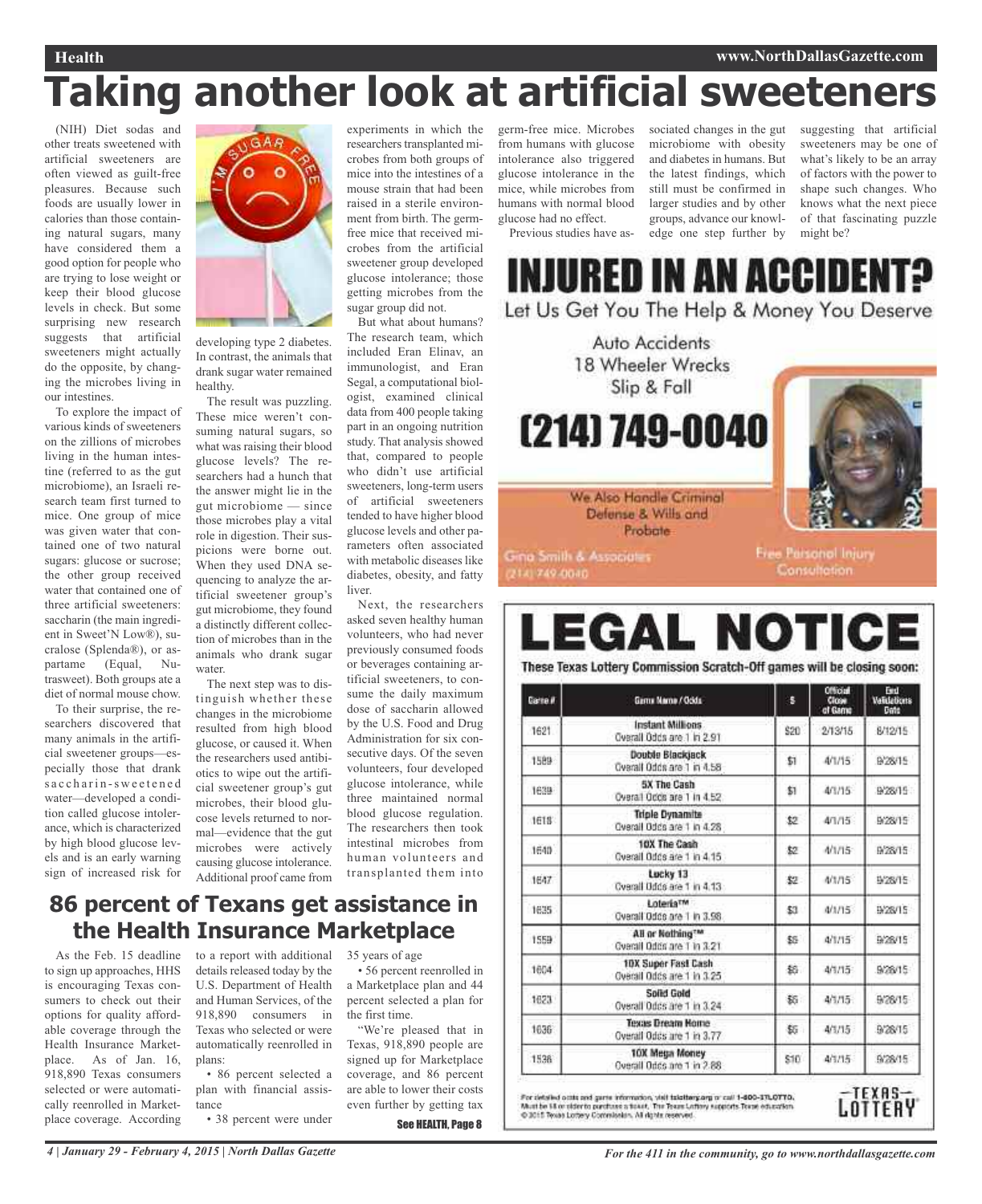## **Valentine's Day Brunch supports Bridge Breast Network**

be a memorable afternoon filled with many signature highlights. Dee Lincoln's Executive Chef, Andrew Powers, will create a specially crafted brunch buffet menu of items that will include Texas Migas, chicken and waffles, Anson Mill grits, O'Brian potatoes and assorted fruit. Guests will also receive two complimentary mimosas and a gift bag filled with great mementos, while enjoying the smooth and melodic sounds of N'Tense The Band. In addition, Fashion Bar and the Bridge Breast Network will treat five breast cancer survivors to brunch, while

Valentine's Day is near and love will be in the air at Fashion Bar's "Queen of Hearts Champagne Brunch" taking place at Dee Lincoln's Bubble Bar on Feb. 14, from 11 a.m. to 3 p.m. This love-filled brunch for singles, couples, friends and families is \$50 per person with a percentage of the proceeds benefiting the Bridge Breast Network, a local nonprofit organization that provides access to breast cancer services for low-income and uninsured individuals.

"Whether it's a significant other, parent, sibling or friend, we all have someone special in our lives who we can celebrate on Valentine's



Day," said Tiina Howell, event planner and founder of Fashion Bar. "This brunch is an exciting way to celebrate those treasured relationships, while supporting an organization that works daily to save the lives of the many loved ones who are battling breast cancer." The "Queen of Hearts

### **HOUSING,** continued from Page <sup>3</sup>

stand on the side of justice and fairness by upholding disparate impact as a critical tool under the Fair Housing Act, or will it take a step backwards in our nation's storied history and allow rampant discrimination in housing and finance markets to go unchecked?"

"The answer for the court should be easy," continued Bailey. "Disparate impact is a longstanding safeguard for fairness – it simply requires that policymakers, banks and other housing service providers pick the fairest option to avoid discrimination."

Myron Orfield, a professor of law and director of the Institute on Metropolitan Opportunity at the University of Minnesota, was equally direct on the issue in a recent blog.

"If the Supreme Court holds that there is no disparate impact cause of action under the Fair Housing Act, it will remove the single most effective tool available to fight discrimination and segregation," concluded Orfield.

In recent years, two other cases with essentially the same arguments were settled before the Roberts Court could rule. In this third case, the likelihood of a settlement appears remote.

Key federal agencies have fully embraced disparate impact as central to their work. For example, in a 2012 address before the National Community Reinvestment Coalition, Richard Cordray, director of the Consumer Financial Protection Bureau, said, "We cannot afford to tolerate practices, intentional or not, that unlawfully price out or cut off segments of the population from credit markets."

Less than a year later in February 2013, HUD issued its own disparate impact rule holding that housing discrimination and lending occurs not only by intent; but also by effect. At the time, HUD Secretary Shaun Donovan said, "Through the issuance of this Rule, HUD is reaffirming its commitment to enforcing the Fair Housing Act in a consistent and uniform manner. This will ensure the continued strength of one of the most important tools for exposing and ending housing discrimination."

*For the 411 in the community, go to www.northdallasgazette.com*

Earlier mortgage research by CRL found that racial disparities really meant that communities of color bore a disproportionately large share of foreclosures, lost wealth, and deteriorating quality of life. African-American and Latino borrowers were, respectively, 2.8 and 2.3 times as likely to receive a mortgage loan with a prepayment penalty – even though many of these borrowers could have qualified for more affordable and sustainable loans. At the height of the foreclosure crisis, borrowers of color were also foreclosed at rates nearly double that experienced by Whites. also honoring and recogniz-

With such broad and strong support for disparate impact and research revealing its harms, if the Supreme Court takes the more narrow approach of intentional discrimination as it relates to the Fair Housing Act, the multiple and rippling effects may reverse fair housing's hardfought gains.

As Marc Morial, president and CEO of the National Urban League. recently wrote, "I think all fair-minded people would agree that we should not allow these types of dis-

Champagne Brunch" will ing these individuals during this celebratory event. All attendees affected by breast cancer are encouraged to wear pink and will be presented with a pink rose.

"We are so excited to participate in this event that is celebrating the love and relationships of all people, while recognizing strong breast cancer survivors who have benefited from the services our agency provides to the community." said Terry Wilson-Gray, Executive Director of the Bridge Breast Network. "Last year alone we provided services to over 18,000 individuals and it is

See BRUNCH, Page 12

criminatory outcomes to persist. Private civil rights attorneys, state Attorney Generals, federal enforcement agencies and others

"This survey is an important voice for our residents. With this information, we are able to prohas faced consistently rapid growth in the past decade and still residents are happy with their hometown." The survey helped de-

continue to work diligently to ensure that those practices are a part of the past – and not our future." *Charlene Crowell is a* *communications manager with the Center for Responsible Lending. She can be reached at Charlene.crowell@responsiblelending.org.*

"The overall positive responses are extremely encouraging. It's particularly outstanding that the city

*Unique by palare* 

MCKINNEY

termine a benchmark for the feelings of residents on several key issues fac-

From quality of life and neighborhood safety to

See McKINNEY, Page 14

ing the city.

### **McKinney gets high marks from residents**

A recent City of McKinney citizen survey confirmed that the designation as the #1 best place to live in the country is justified.

Nearly every respondent, or 96 percent, reported they are satisfied or extremely satisfied with the quality of life in McKinney.

vide valuable feedback to city leaders and staff to use as programs and services are implemented and developed to best align with the needs of our community," said Communications and Marketing Director CoCo Good.

**Lassiter Lecture Series** Join us at our first Lassiter Lecture Series featuring Dr. Wright L. Lassiter, Jr. Admission is free and open to the community. **Seating** is limited Wednesday, February 4, 2015  $11:15$  a.m. El Centro College Performance Hall 801 Main Street Dallas, Texas 75202 "Are We There Yet? The Dream of Dr. Martin Luther King, Jr. For more information call 214-860-2010 El Centro College DALLAS COUNTY COMMUNITY COLLEGE DISTRICT SMART STARTS HERE. **D1 MAIN STREET BALLAS, TEXAS 76202** 214-000-2000 *January 29 - February 4, 2015 | North Dallas Gazette | 5*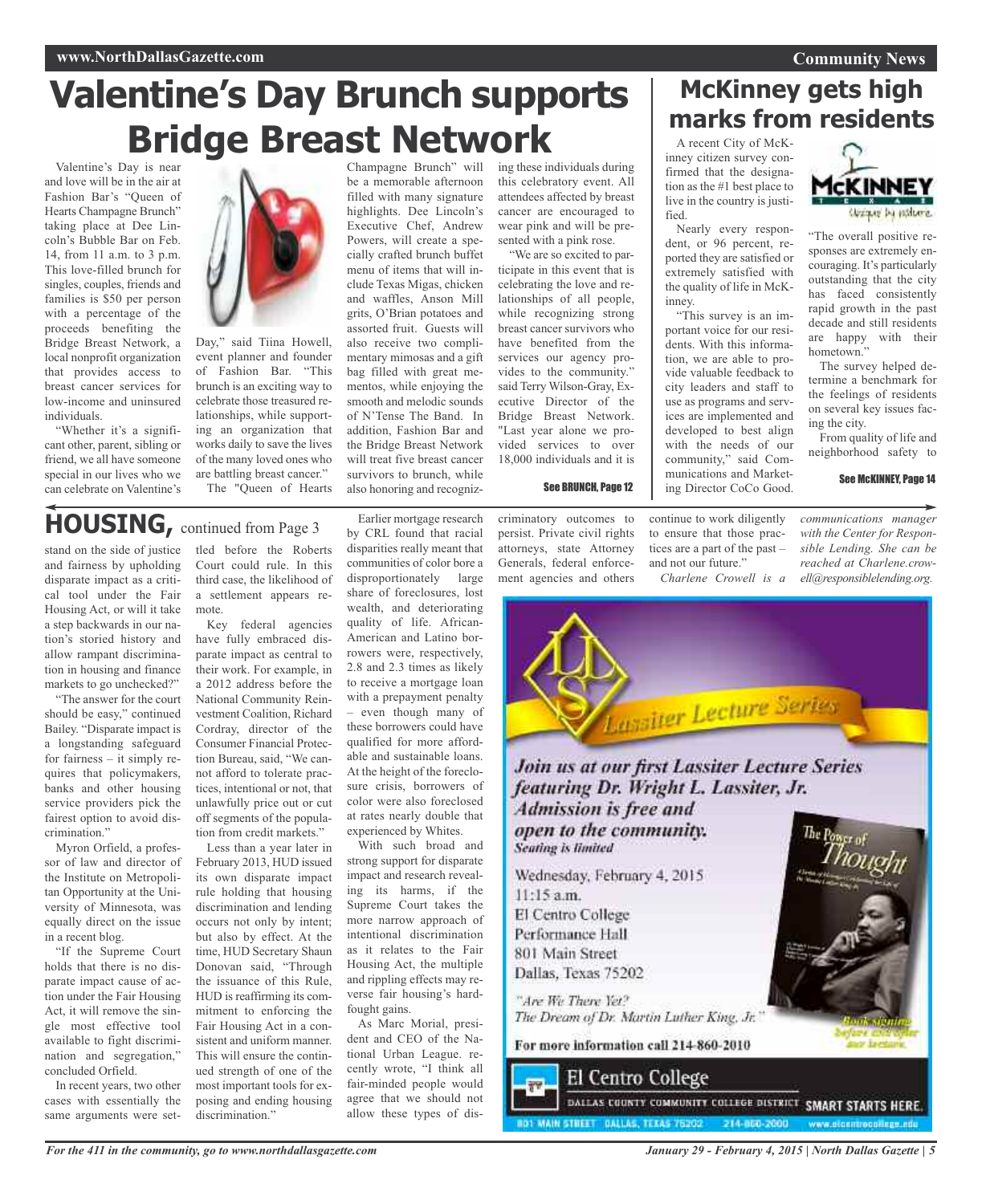## **La Academia de Estrellas Charter School to host grand opening of new \$12 million Oak Cliff campus Jan. 30**

Charter School (LAE) will be celebrating the opening of their new campus at 4680 W. Kiest Blvd. with a grand opening celebration on Friday, January 30, 2015.

The celebration will start with an indoor program at 9 a.m. and continue outside with the ribbon cutting. The school is pleased that many state, county and city officials will be in attendance.

Lorraine Mantei, the school founder and superintendent states: "During our 8-and-a-half years of serving students in Oak Cliff, we have dreamed of having

La Academia de Estrellas our own facility which cally disadvantaged. The would enable us to fully realize the goals of our program. This new campus has been designed with our basic educational tenets in mind and with room for future expansion. It is exciting for the entire LAE community to see the dream become a reality."

LAE is an open-enrollment charter school currently serving 1,050 students in grades ranging from 3-year-old pre-kindergarten to 8th grade. The vast majority of the students live in the Oak Cliff section of the city and 95 percent are classified as economi-

### **Registration open for BuzzFree PROMises Dress & Tux Giveaway**

Prom season is right around the corner. Registration has officially opened for the 14th Annual BuzzFree PROMises Dress &

Tux Giveaway to be held on Saturday, Feb. 28 at the Kathlyn Joy Gilliam Collegiate Academy from 8 a.m. See PROM, Page 16

NDG now has a "Special Advertising Package" for churches and non-profit organizations that need to let the community know about your Special Event.

### Opportunity You Can Measure...

### **Church Events**

### **Non-Profit Org. Events** • Fundraisers

- Church Anniversary
- Pastor's Anniversary
- Women's Day
- Men's Day
- (Concerts) • Special Events
- (Personal or Community)

### **Special Rate \$19** (Black & White, per insertion)

Ad size - 4.905" x 6" (Quarter Page, B&W) (NOTE: Color Ad \$75 extra per inserion) Production disclaimer - NDG ad meake-ready is not included in promotion. Layout/production of "copy ready" ad will be a nominal extra cost.

E-mail ad copy to: Marketing@NorthDallasGazette.com or call our Marketing Department today!





school philosophy emphasizes giving students realworld experiences through numerous field trips, community service projects and inquiry-based education. The cornerstones of classroom instruction are differentiated learning and small group activities.

**ALL Cars/Trucks WANTED Running or Not!** 

Damaged/Wrecked...OIG

FREE pick-up and towing! Sell your car in 60 seconds

**CALL NOW FOR A** 

**FREE GUARANTEED** 

OFFER!

1-888-524-9668

www.cashforcar.com

The new Kiest campus accommodates all of the school's kindergarten to 8th grade students. It consists of a 90,000 s.f., two-story education building and a 10,000 s.f. gymnasium and serves a target student population of 792 students. Every classroom has windows to the outside and the

**WANTED OLD JAPANESI MOTORCYCLES**  KAWASAKI-- Z1-900(1972-75), KZ900, KZ1000(1976-1982), Z1R, KZ1000MK2(1979,80), W1-650, H1-500(1969-72), H2-750(1972-1975), S1-250, S2-350, S3-400, KH250, KH400, SUZUKI--GS400, GT380, HONDA--CB750K(1969-1976), CBX1000(1979,80)



**1-800-772-1142 1-310-721-0726**  usa@classicrunners.com educational building has an inner courtyard. The gym has a hardwood high school size basketball court which is also lined for volleyball.

The LAE pre-kindergarten facility is located at 1811 S. Hampton Road and continues to serve 3- and 4 year old students.





### **Same Day Move-In • GREAT Location!! (Dallas)**

STOP PAYING SO MANY FEES! Our rent is FULL SERVICE. We pay for utilities – electricity, heating, air conditioning, and janitorial services … it's all included! No "Plus-E" – No "CAM." NO PERSONAL OR BUSINESS FINANCIAL HISTORY REQUIRED! GREAT DEALS ON ONE-ROOM SUITES! --- STOP PAYING TOO MUCH RENT! (Just North of Downtown Dallas)

• Surveillance Camera • No Application or Application Fees • Five-Page lease - Short & Simple • Extremely Competitive Rates • Same-Day Move-In • Flexible Lease Terms • On-site Management, Maintenance, Leasing and Space Planning • Ample, Convenient Parking • No Credit Check • Beautiful Glass & architecturally unique Building! **Rent Starting at \$199 per month (9.99/sq.ft.)**

Office / Medical Space 1327 Empire Central (@ I-35 Stemmons Freeway) Dallas, TX 75247 (972) 432-5219

*6 | January 29 - February 4, 2015 | North Dallas Gazette*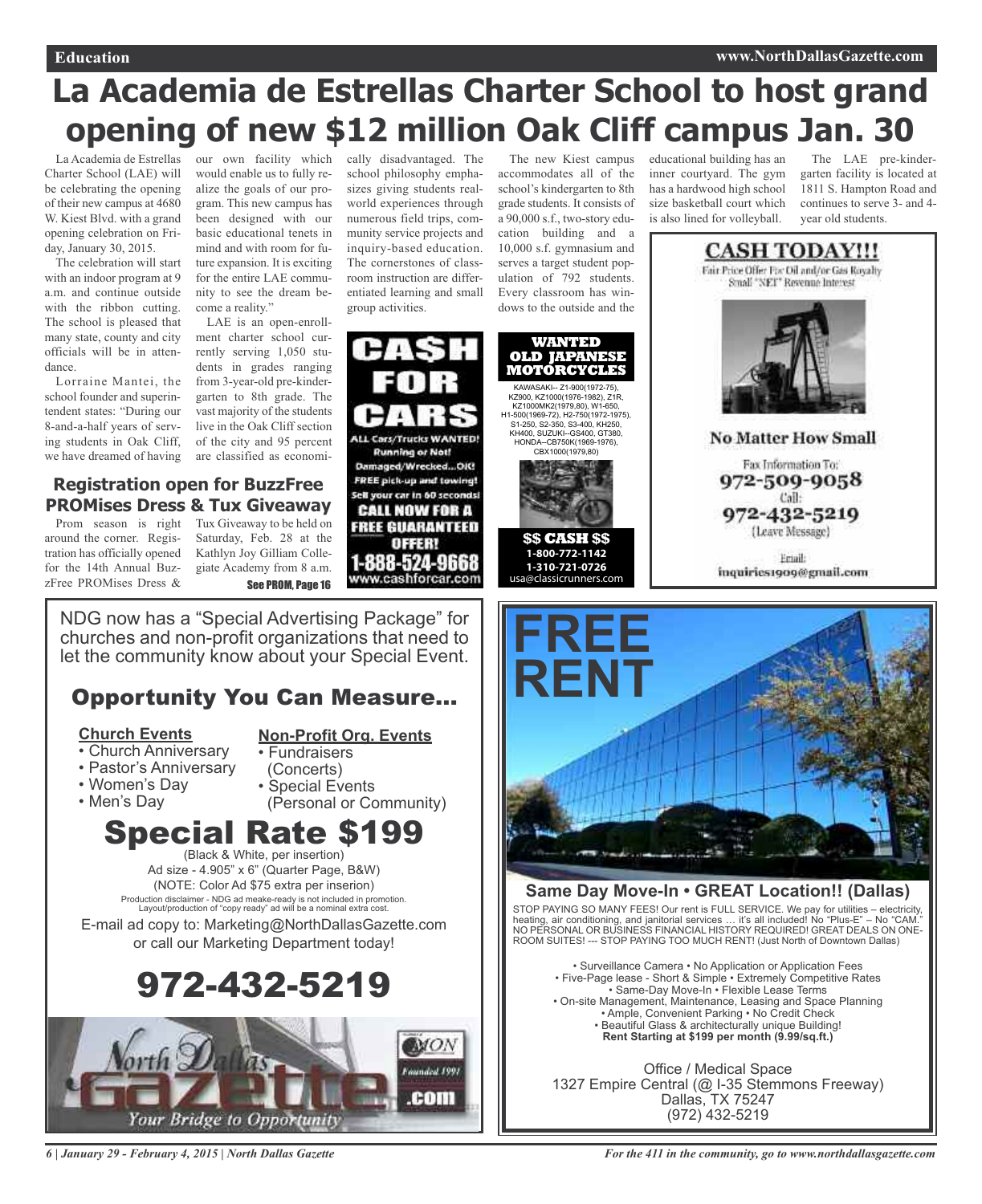### **Career Expo exposes students to local college, employment opportunities**

More than 700 students discovered the multitude of higher education and employment opportunities that exist in their backyard at Garland ISD's Student Career Expo Jan. 13. The second-annual event allowed secondary students to interact with local businesses and educational establishments. Organized by GISD's Career and Technical Education (CTE), Special Programs and Guidance and Counseling departments, along with the Garland, Rowlett and Sachse Chambers of Commerce and the Dallas County Community College District, the career fair pro-



motes community success. "This year's Student Career Expo was a wonderful, great experience," said Garland ISD's CTE Director Phil Gilbreath. "It was bigger than last year, and we have heard good feedback from professional participants and students.'

The 2015 affair featured 38 regional companies and colleges, increasing participation by 65 percent. The event also drew a bigger crowd, due to the inclusion of 10 schools, which is a two-campus increase from last year. "We expanded the offering to middle schools this year," Gilbreath explained. "I was even told that the middle schoolers asked some exceptional questions that the representatives were not expecting. It went very well."

During the Career Expo, attendees heard from Garland Chamber of Commerce CEO Paul Mayer before networking with poten-

Johnson pro-actively ad-

tial employers and educational advisors. "Fifty million people will leave the workforce over the next five to 10 years," Mayer told the students. "That means that 50 million of you are going to have to step up to do those jobs and fill the occupations of the future. That is why we are here—to provide a way to get you to that next step." Atmos Energy, Digital

Kinematics 3D, Garland Police Department, ITT Technical Institute, Plastipak Packaging Inc. and Sachse Veterinary Hospital were among the organizations represented. "An event like this can really

present circumstances

help students see that they have more options after high school," said Remington College Pharmacy Technician Department Chair Helen Ann Vance. "I think this is really important. I wish I had an opportunity like this when I was in school."

North Garland High School senior Yazmine Jackson took full advantage of the rich resources at hand. "I found out that Richland can take care of my first two years of college. I now have two upcoming appointments with them," she commented. "I think this event can help students who need informa-

tion on financial aid or need a job. "

And though middle schoolers might not need jobs or seek help with college tuition at the moment, investing in the future generation is the fair's No. 1 priority. "The fact that students are able to see and visit with representatives from local companies and colleges, they are able to make a real connection to the next phase in life," Gilbreath said. "This event is all about opportunities. I hope to continue to expand the event next year. My goal is to have 50 booths and 100 percent school participation."

### **MLK,** continued from Page <sup>1</sup>

considerable skill as a legislator, to win in the margins. And even while proving successful in moving civil rights legislation LBJ coexisted with FBI director J. Edgar Hoover, who was leading a campaign to suppress and eliminate Black leadership.

Lyndon Johnson should be credited for a few things. He courageously appointed two African-Americans to positions of authority in the federal hierarchy, historical appointments that were impactful in their significance. Former NAACP legal counsel Thurgood Marshall was named to the United States Supreme Court and the brilliant economist Robert Weaver was made the first

a cultural shift to put "patients first" and aggressive searches to find new revenue sources in high-end,

niche services.

Black to serve on a presidential cabinet when Johnson made him secretary of the newly-created Department of Housing and Urban Development (HUD). And there were other appointments in the federal bureaucracy that changed the hue of national government administration. Still, these appointments did not fundamentally alter the citizenship status of African-Americans in our nation.

While I admire LBJ's tenacity, the campaign to canonize him as a civil rights saint is far-fetched. The simple question is "If King, Roy Wilkins, Clarence Mitchell, Jr., SNCC and others had not existed, would Lyndon

vance a civil rights agenda?" The truthful answer is, no. Johnson felt the pull of a powerful social movement and understood that change, even if not desired or convenient, was upon the nation and inevitable his presidency. It was the leadership and advocacy of Blacks that created the space for Johnson to exercise presidential authority in the face of southern opposition.

Perhaps what galls me most with the latest effort to bestow white knighthood on a White male for racial sensitivity is it comes upon the heels of protests against police brutality. If we do not speak forcefully against the misappropriation of history, we will witness a similar false accounting about our

that consistently worked together.

Crucial to all of this, the team said, was to garner as much support as possible by getting a core group of system leaders involved early.

"Our team also took a hard look at the 'what ifs,' all the cost, quality and human implications and possible impacts of their advice," said Dr. Forney Fleming, director of the master's in health care management program. "I think the judges appreciated that practicality. I believe the

decades from now. The campaign to make LBJ the epicenter of the civil rights struggle is like making the Warren Court the heroes of school desegregation and not the plaintiffs in Brown v. Board of Education. It also occurs as Hollywood churns out another motion picture anointing White benevolence toward a Black child, a seeming theme in 'Tinseltown' that suggests Black people are incapable of self-determination and success without the aid of Whites. It is the worst characteristic of White liberalism and perhaps the reason why it has taken until 2015, nearly 47 years after King's death, for a major motion picture to center on the Nobel Prize winner and human rights icon.

students learned to do that in our classes, and it reflects well on them, the excellence of our faculty, and the quality of the program."

The competition took place Nov. 13 in Irving before the annual meeting of the North Texas ACHE, where results were announced. In addition to a trophy and the prize money, each team member earned student membership in ACHE and in the Dallas-Fort Worth Hospital Council.

We are not in need of White saviors. We could use some willing White partners who recognize and acknowledge the brilliance of Black leadership and understand that their empathy and emotional investment in our plight can never approximate the struggle, sacrifice and commitment of Blacks to our own liberation.

*Wa l t e r L F i e l d s is executive editor of North-StarNews.com*



#### In advisory sessions with team mentor E. Kenneth

WALLACE, continued from Page 2

Hutchenrider Jr., president of Methodist Richardson Medical Center, and with Dr. Britt Berrett, director of the Jindal School's bachelor's in health care management program, the team talked about revenue en-

#### hancement.

"Hutchenrider and Berrett opened our eyes to these other lucrative areas that were not being tapped," Howard said.

The team's long-term strategies focused primarily on marketing the cultural shift, which included a new primary care model of assigning each patient to a primary care physician and assigning doctors and staff to treatment pods — teams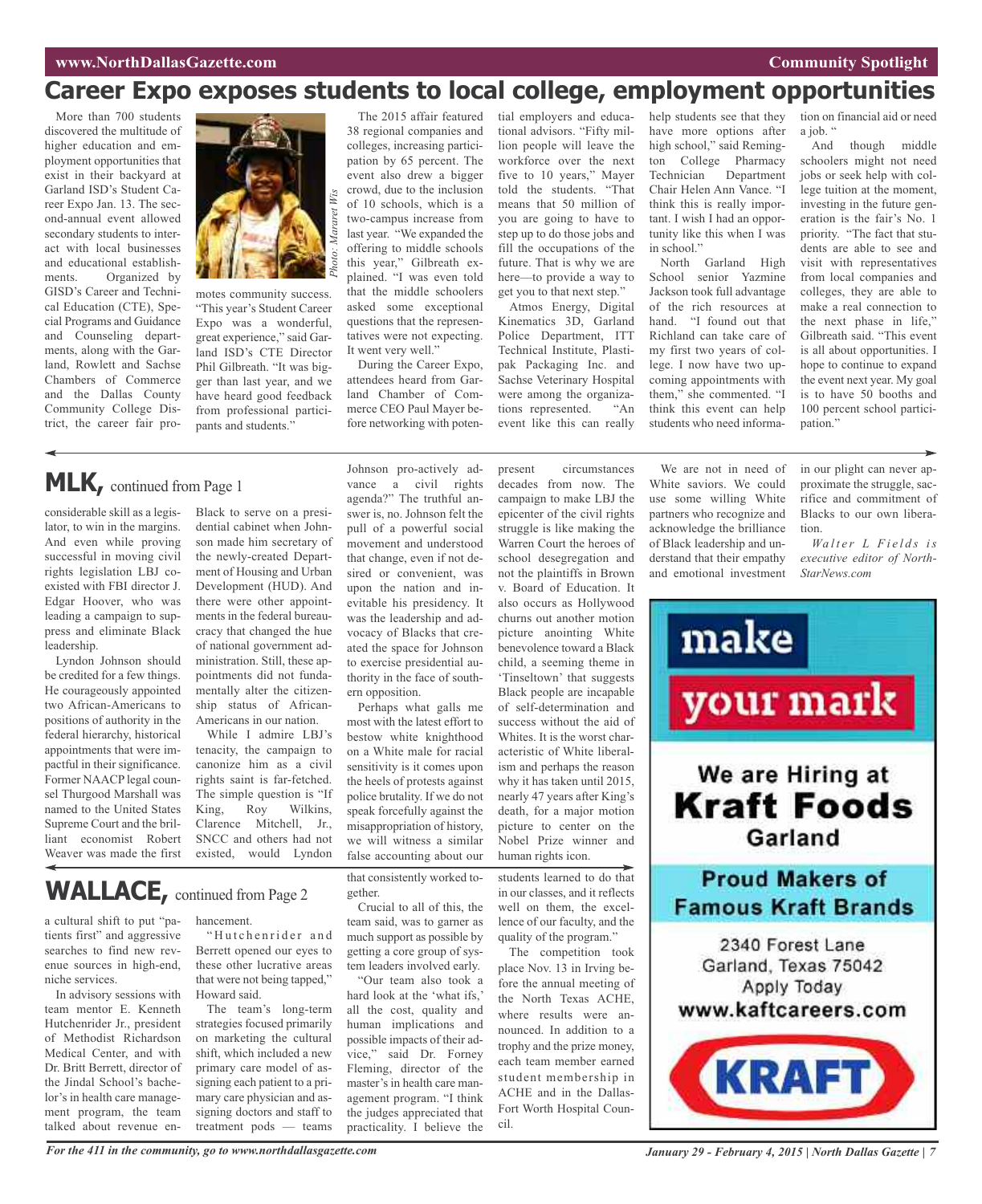### **Natchez gives away \$10,000 towards a Natchez Dream Wedding**

Visit Natchez recently announced it is giving away \$10,000 towards a Natchez Dream Wedding. The oldest continuous settlement on the Mississippi River, Natchez is set amid dozens of grand antebellum mansions and historic churches making the city a romantic wedding destination for more than 50 years.

Couples are encouraged to submit their love story and photos at

www.visitnatchez.org/dreamwedding for the chance to win \$10,000 toward their dream wedding.

"Natchez has everything you need for the perfect wedding, said Hannah Durkin, Interactive Marketing Manager at VisitNatchez. Extravagant venues fit for a princess, amazing food and we even have the horse drawn carriage. Why would you not want to make your dream come true here?"

Visit Natchez is giving away \$10,000 to one lucky couple to put toward their wedding, but there are some stipulations. For instance, the wedding must take place in Natchez, and the prize

of approved Natchez-based businesses.

"We want to promote Natchez as a major wedding destination, and by having this giveaway we get a chance to really show what our businesses have to offer. We

money can only be spent on a list are a one stop shop; you can get it all right here", Durkin said.

Deadline for the contest is March 31, 2015.

For more information about the Natchez Dream Wedding Giveaway, please visit: www.visitnatchez.org/dream-wedding.

### **Gina Smith becomes a new member of College of the State Bar of Texas**

AUSTIN – The College of the State Bar of Texas congratulates Gina "Pepper" Smith on her membership in the College. Smith practices Personal Injury, Criminal Defense, and Federal Litigation in Dallas.

A graduate of Howard University, The University of Texas School of Law, and Boston University, Ms. Smith is dedicated advocate for insuring that persons are made whole, that wrongs and injustices are righted, and that the Constitutional rights of all citizens are protected.

The College of the State Bar of Texas, the only organization in the United States formed for this purpose, is an honorary society of lawyers, chartered by the Supreme Court of Texas in 1981, to recognize and encourage lawyers who maintain and enhance their professional skills and the quality of their service to the public by completing at least double the required hours of continuing legal education each year.

Smith may be contacted at 214- 749-0040 or at ginasmithlaw.com.



### **HEALTH,** continued from Page <sup>4</sup>

credits, making a difference in the able health insurance coverage lives of so many families," HHS Secretary Sylvia M. Burwell said. "The deadline to sign up for coverage is just a few weeks away. We are encouraging Texas consumers to visit HealthCare.gov, call the call center or get in touch with a local assister to check out their options for quality, affordable coverage. We still have a lot of work to do before February 15, but are encouraged by the strong interest we've seen so far."

Nationwide, 9.5 million consumers selected or were automatically reenrolled in quality, affordthrough the Marketplace through Jan 16. More than 7.1 million were in the 37 states, including Texas, using the HealthCare.gov platform and 2.4 million were in the 14 states (including Washington, D.C.) using their own Marketplace platforms.

Open Enrollment in the Marketplace runs until Feb. 15. Consumers should visit HealthCare.gov to review and compare health plan options. Find local help at: Localhelp.healthcare.gov/. Or call the Federally-facilitated Marketplace Call Center at 1-800-318-2596.

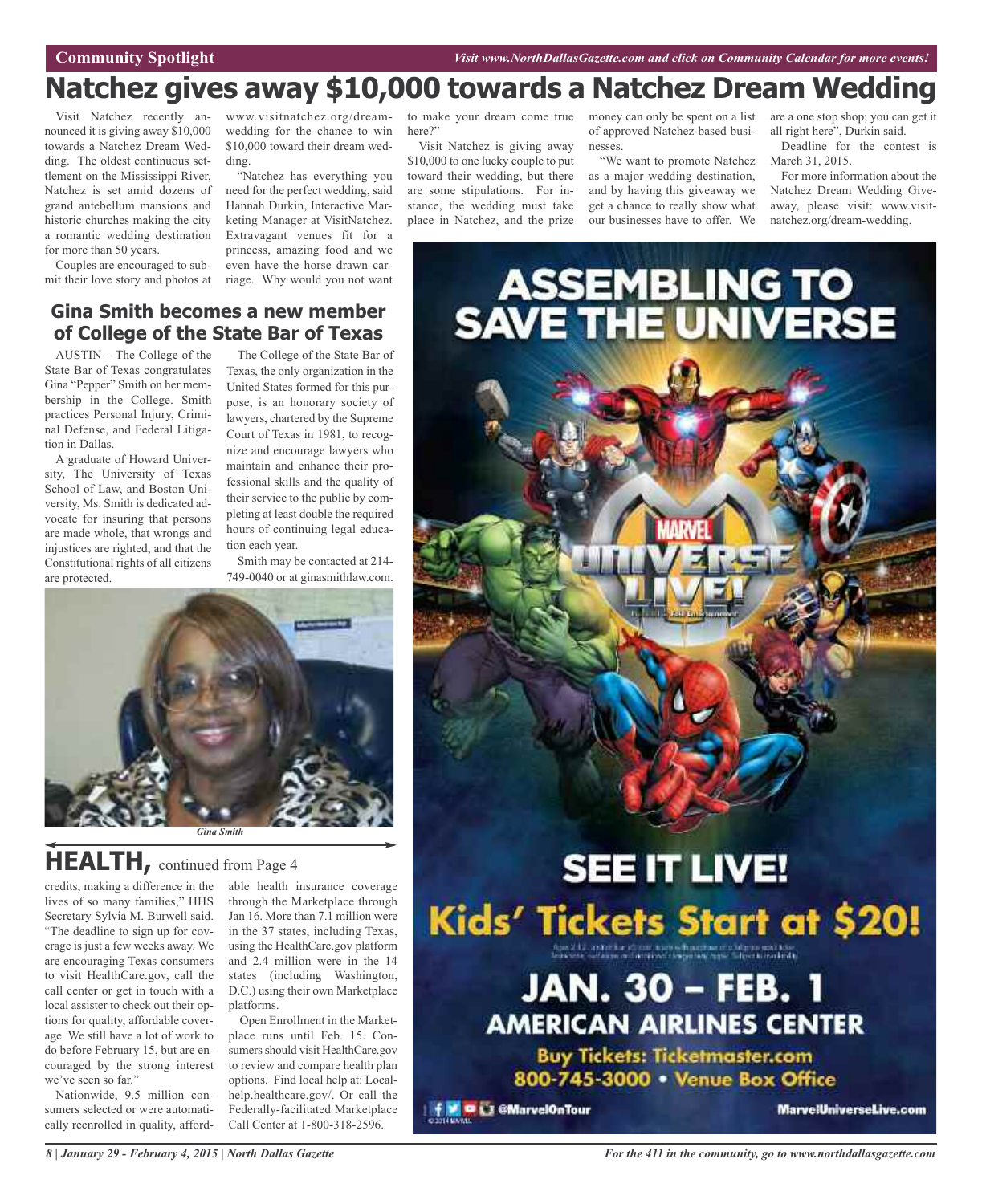## **DCT premieres musical stage adaptation of highly imaginative feline, Skippyjon Jones**

Dallas Children's Theater (DCT) is presenting SKIP-PYJON JONES, a new musical commissioned in collaboration with Oregon Children's Theatre (OCT) this month.

SKIPPYJON JONES is a celebration of the unbridled imagination of the very young as seen through the eyes of a Siamese kitten who longs to lead the life of the swashbuckling Chihuahua Skippito Friskito! While raucous and full of

infectious humor, the story fer shared, ""Our designers, also demonstrates a child's ability and need to explore all aspects of their identity. When faced with loneliness and self-doubt, the determined young Skippyjon retreats to his toy-strewn closet to find adventure and become a hero. Peppered with joyous wordplay and colorful language, this will be an invigorating exploration of the imagination.

DCT Artistic Associate and Director Nancy Schaef-

Amarante Lucero and Lyle Huchton are truly working from page to stage as they create this environment. We can see that this is the world inside Skippyjon's mind, made up with his toys playing the characters. We can all remember getting lost in our own world playing, and that's what we're going to show - the wonder of a child's mind. This group of actors and designers and the original score are all going to bring that to life and it will just be delightful.""

Author Judy Schachner states, "Never have I witnessed anything quite as moving as when I first sat among an audience of young fans watching one of my own stories come to life on the stage. Huzzah to Dallas Children's Theater for not only connecting children to the literature they love, but to reinforcing that connection with the glue of imagination.



## **BOOM 94.5FM features new and familiar on-air voices**

Two months after its launch, BOOM 94.5 introduced their hosts for mornings and afternoons. The Mark McCrazy Experience brings a unique, new flavor to weekday mornings, airing from 6 am to 9 am. And, afternoons, the Metroplex will be reacquainted with the familiar voice of Kenny J from 2 pm to 7 pm.

The Mark McCrazy Experience will feature a proven and winning ensemble cast. Mark "McCrazy" McCray is a veteran broadcaster and a Classic Hip Hop enthusiast with a unique sense of humor, fun and sarcasm, while exuding a passion for community.

Co-host India is part of the "experience." India relates to women and is the Hip Hop Fashionista. She openly shares her struggles with being single and taps into her vast Hip Hop knowledge while representing a lady's perspective. Rounding out the team is DJ Menace, he is a talented mixer, producer, MC and Hip Hop historian. Led by Mark McCrazy, this team shared tremendous success as the top-ranked morning show for several years in the West Palm market in South Florida.



"It's always been a desire of mine to return to Texas, where I have lived most of my adult life, and to host mornings," said Mark Mc-Crazy, host of The Mark McCrazy Experience. "I've reassembled my team. India, Menace and I hosted a #1 ranked morning show in Florida for 8 years. I know we can bring the same energy, entertainment, local information, Hip Hop knowledge and community involvement to the place we call home, North Texas."

Radio One Dallas' Vice President and General Man-

ager, Gary Spurgeon, is excited about the early success of BOOM 94.5. "Boom 94.5 is experiencing significant growth in DFW and the North Texas area. The addition of Mark, India and Menace live in mornings, gives us even more momentum for the BOOM 94.5 brand." said Spurgeon.

Holding down the afternoon drive is broadcast veteran, Big Baby Kenny J. This Fort Worth native has been heard in the DFW area for nearly 20 years. On the ride home, listeners will have their cars rocking with

the 5 O'clock Traffic Jam and local morning personalfeaturing DJ Mo Dave. "The combination of

great Classic Hip Hop, live tures, gives BOOM 94.5 the ities, a local afternoon program and our specialty fea-

additional boost to take it to a whole new level of entertainment for the DFW listener," added Spurgeon.

![](_page_8_Picture_23.jpeg)

![](_page_8_Picture_24.jpeg)

**Ticket Giveaway**

*NDG Entertainment Ticket Giveaway!!! Visit www.northdallasgazette.com to win tickets to see Stagger Lee @ Dallas Theater Center.* **Enter to Win!**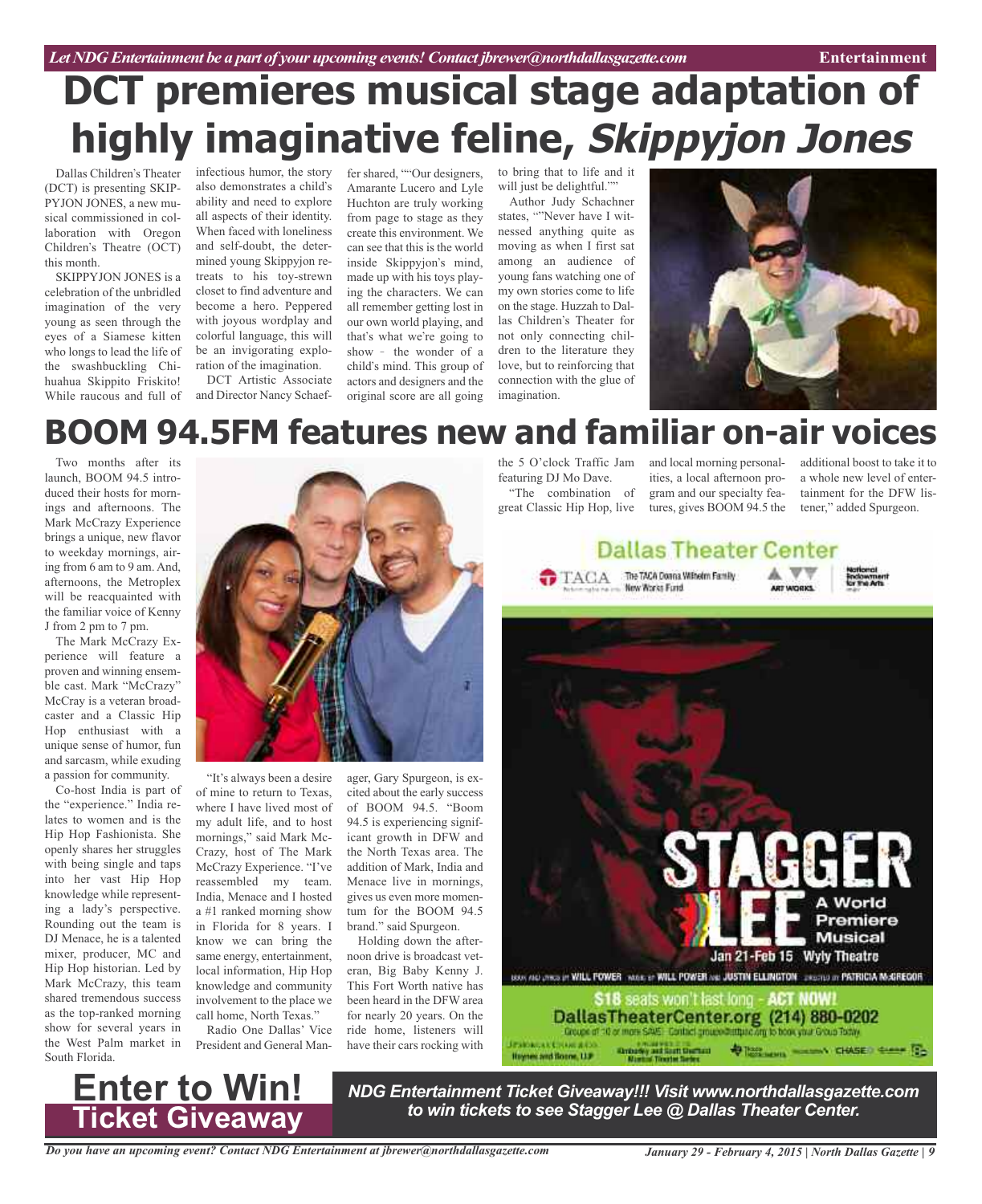### "heartrending eloquence" **DSO on the GO: Concert to be held at Duncanville High**

The Dallas Symphony Orchestra (DSO) announces its popular DSO on the GO series will expand to Duncanville with a concert of light classics at 7:30 p.m. Saturday, Feb. 7, 2015 at Duncanville High School. DSO on the GO is generously supported by TACA (The Arts Community Alliance), the National Endowment for the Arts and The Ebby Halliday Companies.

"It's been several years since the Dallas Symphony has performed for the people of Duncanville, and we are very happy to be returning," said Dallas Symphony Orchestra President and CEO Jonathan Martin.

"We hope the community enjoys hearing the DSO perform close to their

*Karina Canellakis has received much praise for her conducting and will be featured in the Duncanville performances. (DSO photo by Tracy Martin)*

homes, and that our musicmaking will provide uplifting entertainment for friends and families from across Southwest Dallas County."

DSO on the GO: Dun-Dances from West Side

### **More Happy Winners...**

*(Left) Shantonio Scott was very excited to be NDG's winner of Marvel Universe Live Universe Tickets, she couldn't wait to take her son to enjoy the*

canville features Dallas Symphony Assistant Conductor Karina Canellakis leading a program of beloved and familiar classics, including Symphonic

Story and other jazzy Broadway melodies by Bernstein, Suppé's Light Cavalry Overture and Ravel's Mother Goose Suite.

Showcased with be Dallas Symphony Principal Clarinetist Gregory Raden playing the showpiece Premiere rhapsodie by De-

### **Selma screening...**

bussy.

Karina Canellakis was recently hailed by *The Dallas Morning News* for her "most brilliant conducting debut" with the Dallas Symphony at the Meyerson

Gregory Raden has been praised for playing of

Symphony Center.

![](_page_9_Picture_14.jpeg)

*Commissioner, John Wiley Price (left); Dallas City Councilman, Dwaine Caraway (right) and NDG's V/P of Entertainment, Jessica Brewer at the special screening of the outstanding and riveting movie SELMA. Definitely a MUST SEE, in theaters now!!!*

*Dallas County*

![](_page_9_Picture_16.jpeg)

(*The Dallas Morning News*) and "exquisite nuance" (*The Washington Post*). Tickets to DSO on the GO: Duncanville are \$19. Student tickets are \$9. Tickets can be purchased at www.mydso.com or by calling 214.TIX.4DSO.

![](_page_9_Picture_17.jpeg)

![](_page_9_Picture_18.jpeg)

*NDG Entertainment Ticket Giveaway!!! Visit www.northdallasgazette.com to win tickets to Skippyjon Jones @ Dallas Children's Theater.* **Enter to Win!**

000

*10 | January 29 - February 4, 2015 | North Dallas Gazette*

*Do you have an upcoming event? Contact NDG Entertainment at jbrewer@northdallasgazette.com*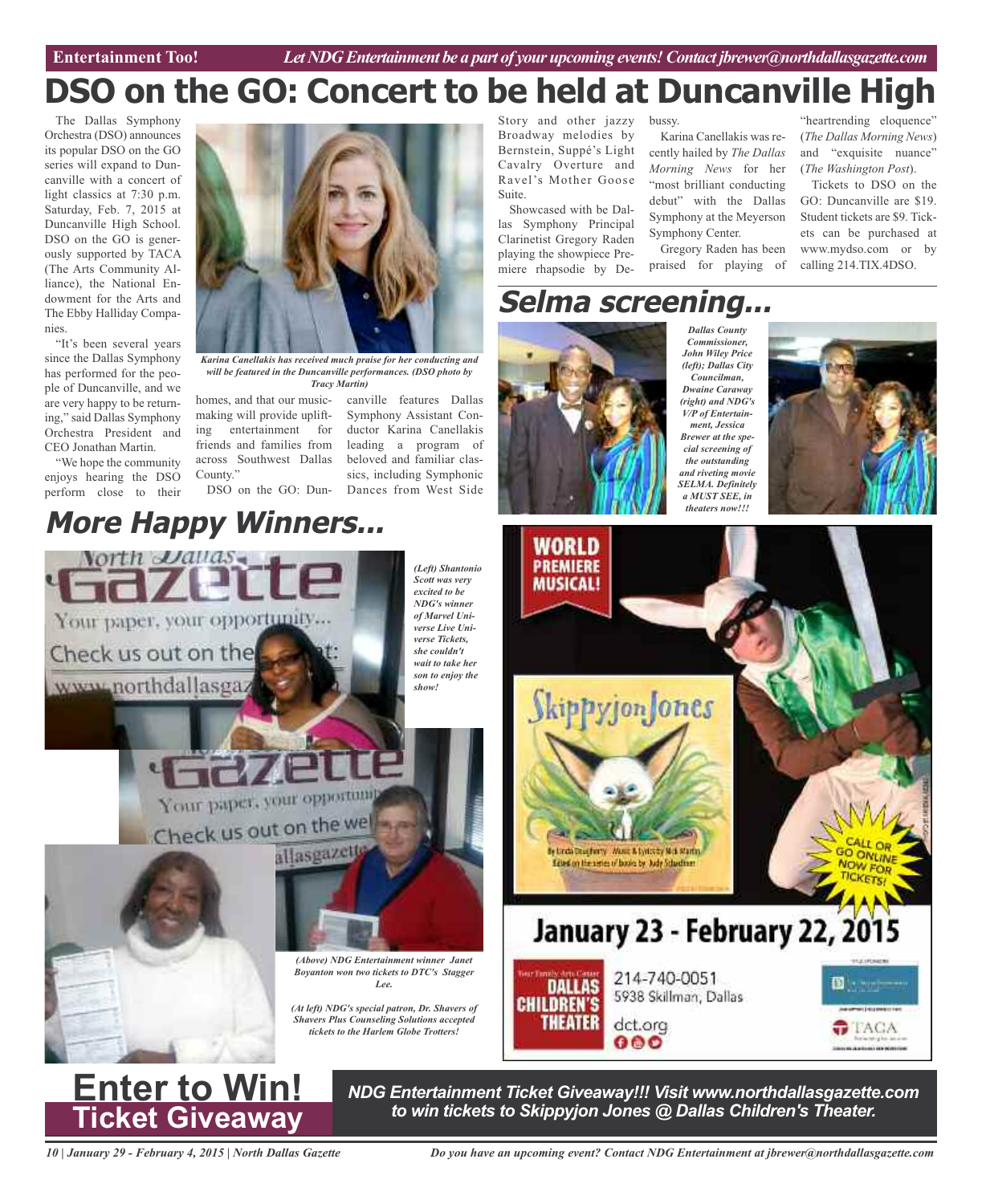### **Four steps to accelerate your career success**

By Vivian Ciampi

Globalization, technology, rampant regulation and fierce competition at every turn have made today's workplace more complicated than ever. This is causing professionals at all levels—from the mail room to the board room—to flounder as they attempt to navigate the escalating complexities, consistently perform at a high level, and achieve upward career mobility.

Because modern workplace dynamics have become so complex, leaders have less time than ever to spend coaching and mentoring employees, and to benefit from such guidance for their own professional gain. In addition, universities systematically churn out graduates who have learned black and white technical skills and theoretical concepts, but not how to aptly prepare for, and traverse through, the inevitable "Gray Area" of a company—the environment and culture that manifests from the multi-faceted challenges and forces an organization faces. The result is a glut of entry-level and entrenched professionals who are unprepared, unequipped and unable to effectively communicate in a way that will productively impact their career.

"While an intangible, the Gray Area is a very real phenomenon driven by human nature, internal and external politics, industry guidelines, company protocols and market pressures, among other factors," notes Vivian Ciampi, an esteemed Executive Coach and Harvard Business School Executive Education department coach and facilitator. "The importance of learning how to effectively communicate within this ambiguous environment cannot be understated. Too many in our nation's workforce, both employees and executives, are ill-equipped to engage with an audience—any audi-

![](_page_10_Picture_7.jpeg)

*Vivian Ciampi*

ence—with ease and intention, which is keeping them from realizing their full potential and attain a maximum measure of success."

With this in mind, Ciampi offers these 4 tactical tips to help professionals at every level become a more effective communicator and, in doing so, gain better control of their career trajectory:

Become the "Universal Translator." The most val-

ued and successful person in any business is the one that can translate facts, figures, and concepts into actionable ideas that will not only make sense and resonate with their direct network, but also with any and all constituents those ideas will be presented to. This includes superiors, subordinates, peers, customers, prospects, business partners and vendors.

![](_page_10_Picture_13.jpeg)

owned business enterprises.

The Universal Translator does the following: steps out of their comfort zone or discipline; let's go of any insider department lingo or technical terms and focusses on the audience at hand; suggests specific ways others can move forward with the information relative to what is important to them; and presents the vision, plan or theory in a way that is clear, crisp, confident and above all, ACTION-ABLE. This person is so successful because of their ability to translate complex or technical concepts into strategic steps that will impact the bottom line. If others can understand, relate to and rally around what you are presenting, it is sure to yield winning results.

Meet before you meet. There's few things more painful and embarrassing than getting completely derailed in a meeting. Many

See TIPS, Page 13

## **Dare to Dream Again**

The key to growth for all companies is the magic of customer acquisition. In the 21st Century, with Facebook, Yahoo, and Bing, companies are moving toward the Internet with amazing purpose and speed as a potential customer can get more information quickly rather than using traditional marketing. In the 1990's, a viable company would be very foolish not to advertise in the Yellow Pages.

However, in 2014, that same company might hesitate to utilize traditional advertising yet very pro-active to insure they are seen on the World Wide Web that provides their potential customers with immediate information accessible with just the click of a mouse. We are now an "Information Society" that must have it NOW, not later. The quicker a company can provide that information, the better.

There is a Web Site called "BRILLIANT COMPENSATION" which outlines very efficiently the role and value of Network Marketing as one of the MOST EFFEC-TIVE MEANS of customer acquisition for numerous companies such as Mary Kay, Amway, Shacklee, Jusuru, ACN, etc. This Web Site will show in no uncertain terms how you can be part of a plan and a program that will "potentially " provide you with an income stream for life as long as you consistently are involved with "customer acquisition".

The key to this growth is finding a team of people and services that are in residual PAID PROMOTIONAL ADVERTISEMENT

### **OPEN POSITIONS AT GOOD SAMARITAN SOCIETY – LAKE FOREST VILLAGE at 1/6/2015**

### **FULL-TIME POSITIONS:**

NEW! 1 position, Housekeeping Assistant-Senior Housing, M-F

NEW! 1 position, Universal Worker-Assisted Living, M-F, 6:30a to 1p (with 1 scheduled 30 minute meal break)

2 positions, C.N.A., Weekend Double (Sat/Sun 6a to 10p with 2 scheduled 30 minute meal breaks)

#### **PART-TIME POSITIONS:**

NEW! 1 position, Staff Development Coordinator, M-F, business hours

1 position, Driver, HCC (Must be C.P.R. certified) 1 position, C.N.A., M-F shifts, 2p to 10p

If you have any questions and/or are interested, please see or call Human Resources at 940-891- 6454 or the Department Director. All applicants (including current employees unless lateral position in same department—then utilize internal application) must apply on-line at www.goodsam.com Applications are reviewed only for open positions and only qualified applications will be considered by the supervisor.

All qualified applicants will receive consideration without regard to race, color, religion, sex, national origin, disability or protected veteran status.

# demand. Products such as fuel, power,

electricity, groceries, etc., that are consumable so that the customer continues to come back and purchase again and again. NSA Water Filters made many millionaires in the 1990's, but it lacked the variable of consumption that results in residual sales.

My team of leaders are working with a company that provides residual income to those who put forth and make the effort.

You will spend the rest of your life hoping that Social Security is sufficient to meet your needs in your sunset years. If you work with our team, you may never have to worry about Social Security again.

Our team has a power / energy product and service that will rock your world by allowing you to potentially generate a retirement income within just six to eight months\*. {Of course, certain restrictions/qualifications apply)\* This service is wonderful for seniors as it will help them eliminate and/or replace their electricity bill and generate a second income. The potential to generate serious income is incredible. When you call Mr. Ewing of Dallas, he will direct you to all of the information you need. **Please call 214-205-1436** and we will get you started on your way to dream again.

No hype. No false promises. No illusions. One must be willing to work our plan !

The key is that you do not have to PAY TO PLAY ON YOUR WAY to success.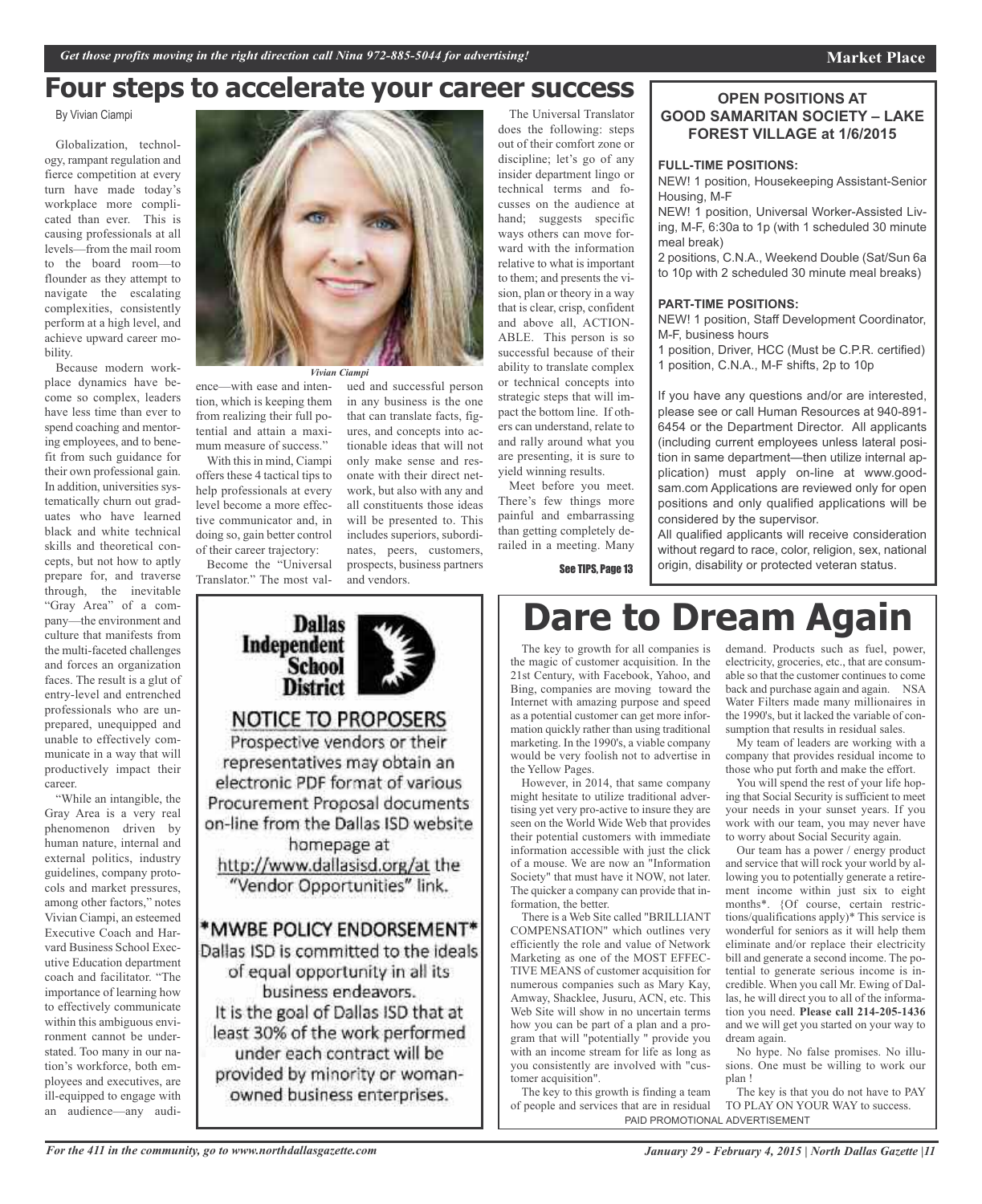**DFW African American community as a whole.**

### **BRUNCH,** continued from Page <sup>5</sup>

through the help of volunteers, donations and events like the 'Queen of Hearts Champagne Brunch' that we are able to continue our mission of saving lives by providing access to diagnostic and treatment services for breast cancer."

Early registration for the

"Queen of Hearts Champagne Brunch" is encouraged and can be made by visiting fashionbar.tnrbmarketing.com or by calling 682-587-9805. Dee Lincoln's Bubble Bar is located in Uptown Dallas at 2101 Cedar Springs Rd., Dallas, Texas 75201.

### **TISEO PAVING COMPANY**

419 E. Hwy. 80, Mesquite, TX 75150 Tel: (972) 289-0723 Fax (972) 216-5637 www.tiseopaving.com

Performing Concrete Street Paving in the Metroplex Area We Accept Subcontracting Bids For All Public Works Projects in the Dallas Area.

We Are Accepting Applications for Concrete Mixer Drivers and Heavy Equip-

ment Mechanics

**Equal Opportunity Employer** 

#### **Greater Irving-Las Colinas Chamber of Commerce** 5201 N. O'Connor Blvd., Ste. 100

**Iglesia Santa Marie de Guadolupe** 2601 S. MacArthur

**The Chateau on Wildbriar Lake** 1515 Hard Rock Rd

**Bombay Sizzlers** 397 East Las Colinas Blvd, Ste. 180

**Le Peep** 4835 N. O'Connor Blvd.

**Mattito's Tex Mex** 1001 MacArthur Park

Drive **Taqueria El Tacazo** 1150 W. Pioneer Drive

**Capistrano's Café & Catering**

4650 W. Airport Frwy **Empress of China** 2648 N. Beltline Rd.

**The Spirit Grille** 4030 N. MacArthur Blvd

#112 **El Rancho Restaurant**

> 1210 E. Irving Blvd **504 Salon** 3414 W. Rochelle

**Irving YMCA** 220 W. Irving Blvd

**Mitchell's Barbershop** 4020 N. Beltline Rd

**Senter Park Recreation Center** 907 S. Senter Rd

**Hey Irving, Pick Us Up!**

**You can find a copy of the North Dallas Gazette at any one of these fine businesses and organizations. Be sure to pick up a copy every week to stay on top of the issues important to the Irving area in particular and the**

**Roy's Pawn Shop** 635 E. Irving Blvd **Evergreen Missionary Baptist Church "The Green"**

**Irving Islamic Center Valley Ranch - Valley Ranch Masjid** 9940 Valley Ranch Pkwy W. **Irving Salvation Army** 1140 E. Irving Blvd **Antioch Christian Church** 2043 W. Walnut Hill Ln **Lee Park Recreation Center** 300 Pamela Drive **Lively Pointe Youth Center** 909 N. O'Connor Rd **Mustang Park Recreation Center** 2223 Kinwest Pkwy **Northwest Park Recreation Center** 2800 Cheyenne St.

3329 Country Club West **Austin Recreation Center** 825 E. Union Bower Rd.

> **Houston Recreation Center** 3033 Country Club Rd.

> > **Cimarron Park Recreation Center** 201 Red River Trail

**Georgia Farrow Recreation Center** 530 Davis Street

**Heritage Senior Center** 200 Jefferson Street

**iRealy Office Building** 320 Decker Drive

**Irving Hispanic Chamber of Commerce** 135 S. Jefferson

> **Irving City Hall** 825 W. Irving Blvd

**Irving Public Library** 801 W. Irving Blvd

**Shady Grove CME Church** 3537 E. Gilbert Road

**Emmanuel Baptist Missionary Church**

**Ben Washington Baptist Church**

**Shepherd Church**

4011 Conflans Road

**Church** 4215 N. Greenview Dr.

4159 W. Northgate

**African Village Restaurant** 3000 N. Beltline Rd

**New Look Barbershop**

**Evergreen Baptist Church** 3329 W. Country Club Drive **Po' Boys Restaurant** 4070 N. Beltline Rd. Ste. 100 **Girl Friends Africa** 4070 N. Beltline Rd. Ste. 134 **VW Barbership** 4070 N. Beltline Rd. Ste. 143 **Northlake College** 2000 College Blvd Bldg. A **Antioch Christian Church** 2041 West Walnut Hill **Kasbah Grill** 2851 Esters Rd **Fresh Food Store** 4020 W. Northgate Drive **Lee's Catfish** 1911 Esters Road **Danal's Mexican Restaurant** 508 N. O'Connor Rd **Fred's Pit Barbecue** 808 E. Irving Blvd **Gary's Barbershop** 2117 Story Rd.

**Irving Arts Center** 3333 N. MacArthur #200

### CADNET/NORTH DALLAS GAZETTE **National and Local Classified Advertising Network**

To advertise call 972-509-9049 Email (ad for quote) opportunity@northdallasgazette.com

### Autos Wanted

TOP CASH FOR CARS, Any Car/Truck, Running or Not. Call for INSTANT offer: 1-800-454-6951

### Financial

Delete Bad Credit In Just 30-Days?! Stop getting turned down because of bad credit Free to start! A Rated W/BBB Call Now! 844-560-7687

### Health & Fitness

VIAGRA 100mg, CIALIS 20mg. 40 tabs +10 FREE, \$99 includes FREE SHIPPING. 1- 888-836-0780 or Metro-

#### Meds.net

VIAGRA 100MG and CIALIS 20mg! 50 Pills \$99.00 FREE Shipping! 100% guaranteed. CALL NOW! 1-866-312-6061

### **Insurance**

Need Car Insurance Now? Lowest Down Payment - Canceled? State Letter? Accidents? Tickets? DUI? Instant Coverage! INSUREDI-RECT.COM 1-800-231- 3603

### **Miscellaneous**

DISH TV Retailer. Starting at \$19.99/month (for

12 mos.) & High Speed Internet starting at \$14.95/month (where available.) SAVE! Ask About SAME DAY Installation! CALL Now! 1- 800-615-4064

DirecTV! Act Now- \$19.99/mo. Free 3- Months of HBO, Starz, SHOWTIME & CINE-MAX FREE GENIE HD/DVR Upgrade! 2014 NFL Sunday Ticket included with Select Packages. New Customers Only. IV Support Holdings LLC- An authorized DirecTV Dealer. Call 1- 800-354-1203

CASH FOR CARS, Any Make or Model! Free Towing. Sell it TODAY. Instant offer: 1-800-864- 5784

AIRLINE CAREERS. Get FAA approved maintenance training at campuses coast to coast. Job placement assistance. Financial Aid for qualifying students. Military friendly. Call AIM 866-453-6204

DISH TV Starting at \$19.99/month (for 12 mos.) SAVE! Regular Price \$34.99 Ask About

FREE SAME DAY Installation! CALL Now! 877- 477-9659

Make a Connection. Real People, Flirty Chat. Meet singles right now! Call LiveLinks. Try it FREE. Call NOW: 1- 888-909-9905 18+.

### Wanted to Buy

CASH PAID- up to \$25/Box for unexpired, sealed DIABETIC TEST STRIPS. 1-DAYPAY-MENT.1-800-371-1136

Wants to purchase min-

erals and other oil and gas interests. Send details to P.O. Box 13557 Denver, Co. 80201

*ADVERTISE to 10 Million Homes across the USA! Place your ad in over 140 community newspapers, with circulation totaling over 10 million homes. Contact Independent Free Papers of America IFPA at d a n i e l l e b u r n e t t ifpa@live.com or visit o u r w e b s i t e c a d n e tads.com for more information.*

Reader Advisory: the National Trade Association we belong to has purchased the following classifieds. Determining the value of their service or product is advised by this publication. In order to avoid misunderstandings, s vertisers do not offer employment but rather supply the readers with manuals, directories and other materials designed to help their clients establish mail order selling and other businesses at home. Under NO circumstance send any money in advance or give the client your checking, license ID, or credit card numbers. Also beware of ads that claim to guarantee loans regardless of credit and note that if a credit repair company does business o phone it is illegal to request any money before delivering its service. All funds are based in US dollars. 800 numbers may or may not reach Canada.

# 511 Gilbert Road

3901 Frisco Ave

615 W. Davis

**West Irving C.O.G.I.C.**

**Bible Way Baptist**

**Strictly Business**

3704 Cheyenne Street **Bear Creek Community Church** 2700 Finley Rd.

**Washateria** 3712 Cheyenne Street **New Life Ministries**

3706 Cheyenne Street **Elisha Mane Attractions**

3317 Finley Rd.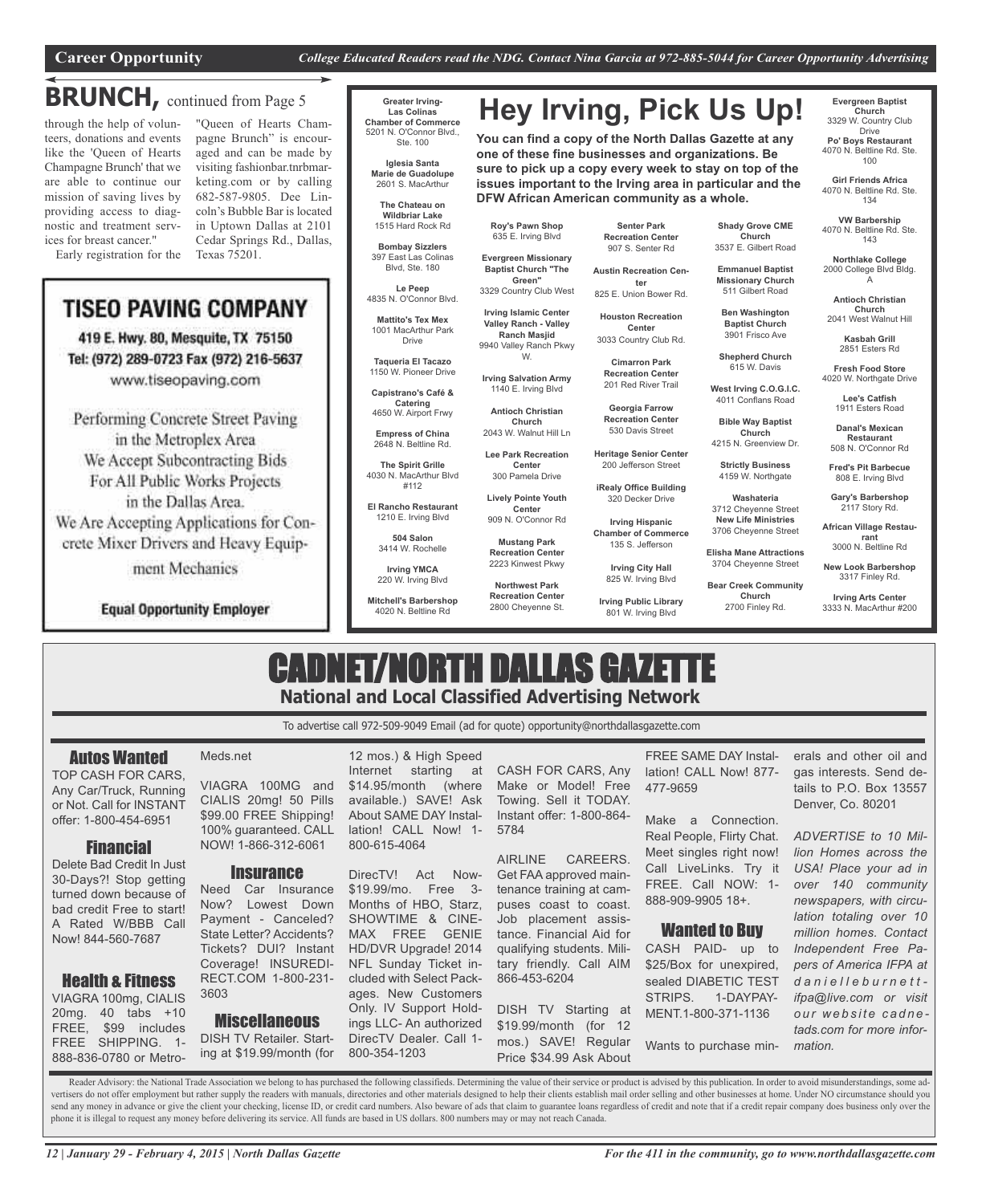**Attention Suppliers of Goods, Services and Construction Review Competitive Opportunities at www.bidsync.com www.garlandpurchasing.com 972-205-2415**

F X A DO YOU WANT AN EXCITING AND REWARDING CAREER? PURSUE A CAREER AS A **POLICE OFFICER OR FIREFIGHTER!** 

> **Competitive wages** Array of benefits

. . . . and more

**Education incentive pay** 

SIGN UP TO TAKE THE CITY OF IRVING'S NEXT CIVIL SERVICE ENTRANCE EXAM. CALL (972) 721-2696 TO REGISTER. The City of Irving does not discriminate on the basis of race, sex, religion, age, or disability in employment or the provision of services. www.cityofiring.org

**GARLAND** 

**Ed Bell**

**Company**

*An Equal Opportunity Employer*

### *On a quest for qualified candidates? Contact Nina Garcia at 972-885-5044* **Career Opportunity**

### **TIPS,** continued from Page <sup>11</sup>

have seen it—someone showing up with well-prepared and rehearsed slides only to get completely pummeled with questions from every discipline in the room before they even get beyond the intro page. Instead of moving forward with their agenda, they are sent ten paces back and five paces to the side, only to leave the meeting with more work, lost credibility, a confused and frustrated audience and, above all, no progress on the agenda at hand. If you've ever experienced this personally or seen it happen to another, you know it is hard to recover.

The best way to counter this is the following: determine who your key constituents are relative to your topic ahead of time; set up one-on-one meetings with all of them at least a few days in advance of the big meeting; socialize the topic with each of the constituents individually; and make sure you understand their perspective and answer any questions or concerns that they have ahead of time. By taking these steps, you will undoubtedly gain valuable information that will not only help you refine your presentation, but also be poised and prepared to actually present in the real meeting.

Socializing the idea ahead of time may feel like extra work, but the benefits far outweigh the additional time—and the very real risks of not doing so. This strategy will facilitate your ability to effectively cover a lot of ground and actually garner decisions in the meeting without playing catch-up or spending valuable time trying to get everyone on the same page. Effective communication, speed and alignment are a few of the key advantages here.

Stop, ask and listen! Today's fast-paced workplace has most of us running at record speed, often in circles like we're on a hamster wheel. We are putting out fires and have more in our email inbox than our outbox each and every day. The resulting pressure of this overload causes us to rush through conversations so we can cross it off our proverbial "to do list" and move on to the next triaged task. Unfortunately, plowing through important conversations will never yield a productive outcome, but often produces more work and headaches.

The best way to approach key conversations that need a little extra finesse or persuasion, particularly in the midst of a time-pressed schedule, are the following: stop and take a breath so you don't rush into your agenda in the first five minutes of the conversation; ask open ended questions, such as "What's going on in your department?" or "How has this system helped you?"

Once the person you're engaged with has the opportunity to respond, make 200% sure you are actively listening—not just hearing them—and that you give them ample time to convey their thoughts without your interjection, direction or interruption.

The majority of the time, you will gain key insights from these conversations and will be able to craft a more informed response one that better resonates with the person(s) you're speaking with. Even if you already know the answer or have a brilliant retort, slowing down and letting others speak first, in full, allows them to "empty their cup" which puts them in a better position to have it filled back up with what you have to say in response. When you do finally have the chance to speak, keep in mind people only have the capacity to absorb so much. If we provide an overload of verbose detail, you risk overflowing the listener's "cup" and may ultimately lose the real essence of what you are trying to convey. Stay focused on who

your audience is and what

they care about to ensure that your dialogue and key points are streamlined and succinct. This tactic also helps build more productive, trusting professional relationships. The most successful people in any company aren't necessarily the smartest, but rather those who take the time to listen and learn from others because they truly value what they have to say. Adhering to this strategy

will not only make you a much more effective communicator, but it will also garner tremendous goodwill throughout the organization as you start to hone a discipline of talking less and listening more.

Converse with clarity. People today are inundated with data, work under tight timeframes, and talk in acronyms. Some technical people and other professionals tend to use a lot of insider jargon and industry terminology when they communicate, making it difficult for anyone outside their immediate network to understand. Also, incompetent people tend to rush through important details hoping no one else will ask questions or notice their inaptitude, and you certainly don't want to be perceived in this light. Such conversation crushers can leave others feeling intimidated, out of the loop and unable to effectively contribute.

Rather than contributing poorly to the conversation or sitting on the sidelines as the dialogue ensues, a better approach is to pick the right setting and ask clarifying questions to ensure messaging remains on point and resultant activities on track. If you're not sure where to start, the basic who, what, where, when, why and how is a sensible approach. For example, "Why are we doing this?"; "How will that work?" or "Where will this help the organization?" are some examples. The winwin with this strategy is that it fosters clear dialogue, makes people accountable to answer direct questions and often uncovers problems that need to be addressed but would have been overlooked had this approach not been utilized. "Throughout my more

than two decade tenure as an Executive Coach and Vice President inside Corporate America, I have seen millions of dollars senselessly lost merely due to ineffective communication," said Ciampi. "It's imperative for achievement-oriented professionals to communicate well in all aspects of their job. Doing so can be the key to cutting through the bureaucracy of an organization and taking control of one's career as opposed to feeling like a victim of circumstance. Mastering even a handful of skills, such as those cited above, can help professionals better negotiate their way through the proverbial career maze with speed, dexterity and accuracy."

*Vivian M. Ciampi is a Principal at Professional Coaching, LLC, a business navigational coaching firm.*

![](_page_12_Picture_19.jpeg)

### January 8, 2015

 Ed Bell Construction is a Dallas based heavy highway contractor doing<br>business in the North Texas market since 1963. With clients such as Ed Bell Construction is a Dallas based heavy highway contractor doing TxDOT, Dallas County Public Works, and the Cities of Dallas, Fort Worth, Richardson and Mansfield (plus many others), we have a strong backlog of work in the highway market locally.

We are currently hiring for the following positions:

- 
- Carpenters (paving, structures)<br>• Finishers (paving, structures)
- 
- Excavator Operators (earthwork)
- **Traffic Control Flagger (barricades)**<br>• CDL Drivers (CDL required) • Laborers (all divisions)<br>• Carpenters (paving, structures)<br>• Finishers (paving, structures)<br>• Excavator Operators (earthwork)<br>• Traffic Control Flagger (barricades)<br>• CDL Drivers (CDL required)<br>• Fuel Truck Laborer (shop
- 
- **Fuel Truck Laborer (shop)**
- **Motor Grade Operators**

Rate: Negotiable<br>Must have own transportation Available: multiple openings Rate: Negotiable Years of Experience required will vary, from 6 months to 2 years (depend-<br>ing on position) **Physical and Drug Screen Required Must have a Clear Background Must be at least 21 years old**

**Must apply in PERSON, Monday – Friday from 8am to 11am @ 10605 Harry Hines Blvd. Please visit our website: www.edbellconstruction.com/careers Or email your resume to: careers@edbellconstruction.com**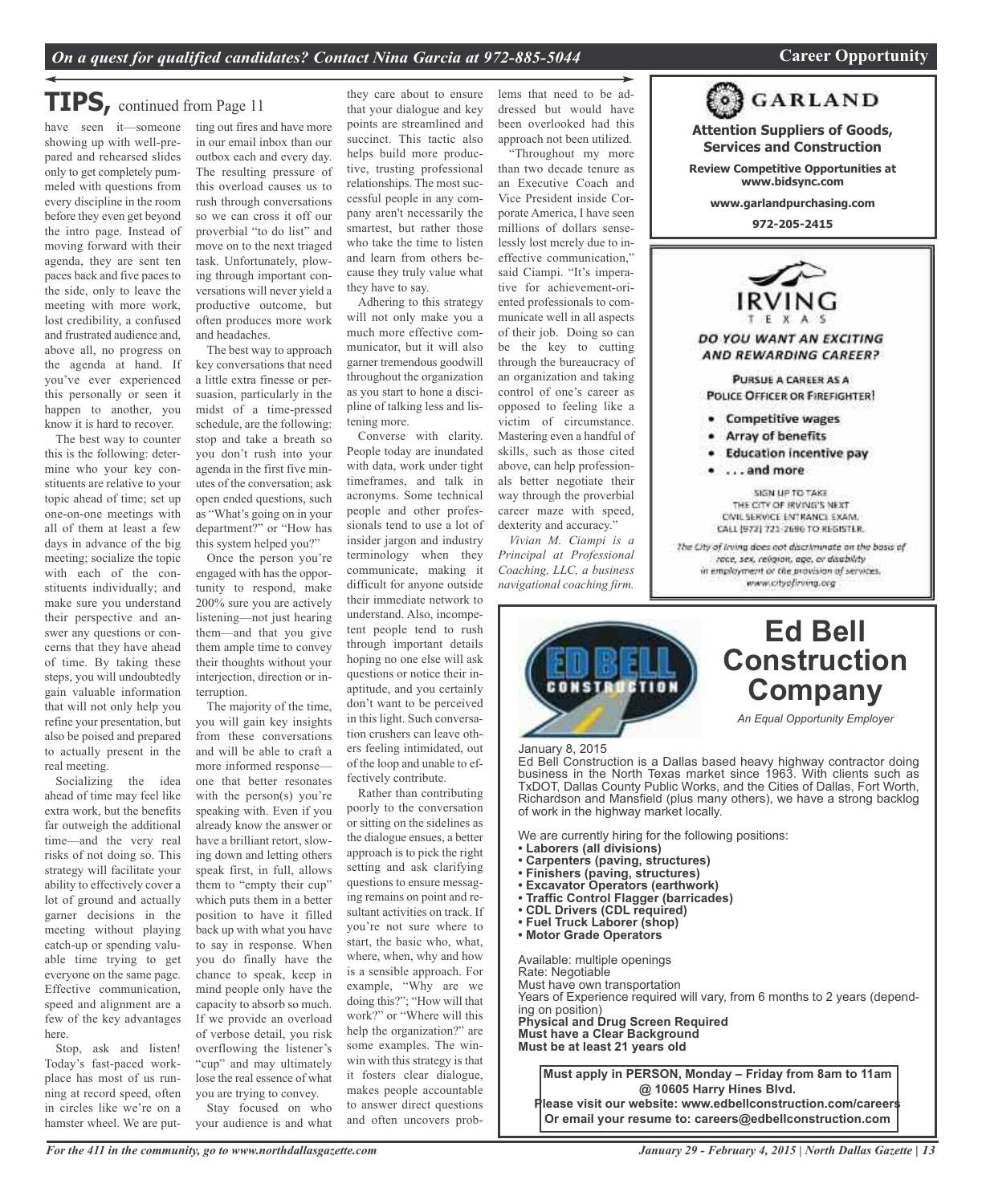#### **AVENUE F CHURCH OF CHRIST IN PLANO**

### **Mondays – Fridays In the New Year 2015**

Call 972-423-8833 for AF-FECT, Inc. or email: AF-FECTxInc@aol.com for counseling services, resources and assistance for job readiness and training programs for individuals.

#### **February 1, 8 a.m.**

Join us this Sunday for our praise and worship services, God will bless you. Iglesia de Cristo services at 5 p.m.

### **February 4, 9:30 a.m.**

You're invited to join us for Bible study as we worship and praise God for His blessings. Prepare to be encouraged by God's plan to grow.

Brother Ramon Hodridge, Minister of Education 1026 Avenue F Plano, TX 75074 972-423-8833 www.avefchurchofchrist.org

#### **BETHEL BIBLE FELLOWSHIP CARROLLTON**

 $\mathcal{L}=\mathcal{L}^{\mathcal{L}}$  , where  $\mathcal{L}^{\mathcal{L}}$  , we have the set of the set of the set of the set of the set of the set of the set of the set of the set of the set of the set of the set of the set of the set of the set of

**February 1, 2015** You're invited to our Sunday Morning "Prayer and Mediation" followed by

Morning Worship Service at 10 a.m. See what God is doing through and with us in the New Year; you will be blessed.

### **February 4, 7 p.m.**

Join us in Wednesday's Prayer and Bible Study Class with Senior Pastor Dr. Woodson and/or Associate Pastor Brenda Patterson teaching on the subject of Spiritual Warfare. These are Hot Topics in Winter Months. We will learn what God says about critical issues and topics through the study of His word. Come and be blessed by God.

Dr. Terrance Woodson, Senior Pastor 1944 E. Hebron Parkway Carrollton, TX 75007 972-492-4300 www.bethelbiblefellowship.org

#### **CHRIST COMMUNITY CHURCH IN RICHARDSON**

### **February 1, 9:30 a.m. And 10:30 a.m.**

You're invited to our Morning Services as we worship, honor and praise God for His blessings and join us for Church School Classes at 10:30 a.m.

### **February 4**

Join us at 12 Noon with Rev. Viveca Potter teaching on the Word of God; come back at 6:45 for Corporate Prayer and stay for Senior Pastor Autry at 7:30 p.m. teaching the Word of God.

#### Dr. Terrence Autry, Senior Pastor George Bush Fwy at Jupiter Road on the Garland/Richardson Border 972-991-0200 www.christcommunityrichardson.com

**FELLOWSHIP CHRISTIAN CENTER CHURCH IN ALLEN "The Ship"**

 $\mathcal{L}_\text{max}$  and  $\mathcal{L}_\text{max}$  and  $\mathcal{L}_\text{max}$ 

#### **Monday – Friday 9 a.m.-1 p.m.**

TheShip3C's Prayer Lines for those that are in need are 972-649-0566 and 972-649- 0567 or they may be submitted via email to: prayerline@theship3c.org

### **February 1**

Join us this Sunday for our praise and worship services at 9:30 a.m. followed by Morning Services at 1550 Edelweiss Drive in Allen and bring someone with you; you will be blessed.

### **February 4**

You're invited to our Wednesday's 12 Noon-Day Live Prayer and Bible Study and/or our Wednesday Night Live Prayer and Bible Study at 7 p.m. to learn more about God's Word at Joycie Turner Fellowship Hall, 200 W. Belmont Drive in Allen. Be encouraged by God's plan for your maturity and His glory; and most of all, be prepared to grow.

Dr. W. L. Stafford, Sr., Ed.D. Senior Pastor 1550 Edelweiss Drive In Allen for Sunday Morning Worship. Admin. Building Address Is 200 W. Belmont Drive Allen, TX 75013 972-359-9956 www.theship3c.org

#### **BIBLE WAY COMMUNITY BAPTIST CHURCH**

 $\overline{\phantom{a}}$  , and the set of the set of the set of the set of the set of the set of the set of the set of the set of the set of the set of the set of the set of the set of the set of the set of the set of the set of the s

**February 1, 7:35 a.m.** Join us this Sunday for our praise and worship services and receive a blessing from God.

### **February 4, 7 p.m.**

You're invited to our Wednesday Bible Study to learn more about God's word and how it can lead and guide you.

Dr. Timothy Wilbert, Pastor 4215 North Greenview Drive Irving, TX 75062 972-257-3766 www.biblewayirving.org

#### **MT. OLIVE CHURCH OF PLANO (MOCOP)**

 $\overline{\phantom{a}}$  , and the set of the set of the set of the set of the set of the set of the set of the set of the set of the set of the set of the set of the set of the set of the set of the set of the set of the set of the s

**February 1**

Join us in Sunday School at 8:30 a.m.; stay for our Sunday prayer at 9:30 a.m. and our Worship Service at 10 a.m.

#### **February 4, 7 p.m.**

You're invited to our Wednesday's Bible Study; you will learn what God has to say to us. Come to be encouraged by God's plan for your spiritual growth and His glory.

Pastor Sam Fenceroy Senior Pastor 300 Chisholm Place Plano, TX 75075 972-633-5511 www.mocop.org

#### **NEW MOUNT ZION BAPTIST CHURCH**

 $\mathcal{L}=\mathcal{L}^{\mathcal{L}}$  , where  $\mathcal{L}^{\mathcal{L}}$  , we have the set of the set of the set of the set of the set of the set of the set of the set of the set of the set of the set of the set of the set of the set of the set of

**February 1** You're invited to join us for Early Morning Services at 7:30 a.m., followed by Sunday School at 9 a.m. and Morning Worship at 10:30 a.m.

### **February 4**

Join us for Wednesday's Bible Study and learn what God has to say to us.

Dr. Tommy L. Brown Senior Pastor 9550 Shepherd Road Dallas, Texas 75243 Phone: 214-341-6459 www.nmzb.org  $\mathcal{L}$  , and the set of the set of the set of the set of the set of the set of the set of the set of the set of the set of the set of the set of the set of the set of the set of the set of the set of the set of the set

#### **SHILOH MBC IN PLANO**

**February 1, 8 a.m. and 11 a.m.** Come and worship with us this Sunday. God will greet us and bless us with words of wisdom as He leads and guide us in all truth and righteousness.

**February 4, 7 p.m.** You're invited to our Wednesday's Bible Study to learn more about God's Word. Come and be encouraged by God's plan for your maturity and growth; and it's all for His glory.

Dr. Isaiah Joshua, Jr. Senior Pastor 920 E. 14th Street Plano, TX 75074 972-423-6695 www.smbcplano.org  $\mathcal{L}=\mathcal{L}^{\mathcal{L}}$  , where  $\mathcal{L}^{\mathcal{L}}$  , we have the set of the set of the set of the set of the set of the set of the set of the set of the set of the set of the set of the set of the set of the set of the set of

#### **THE INSPIRING BODY OF CHRIST CHURCH**

**February 1, 7:30 and 11:30 a.m.** You're invited this Sunday to our praise and worship service as we honor and magnify God's Holy name; and receive a blessing from Him.

**February 2, 7 p.m.** Join us in Monday School as we learn what God has to say to us.

**February 6, 7 p.m.** All men are invited to join us for Men's Fellowship night. What is God saying to us?

Pastor Rickie Rush 7701 S Westmoreland Road Dallas, TX 75237 972-372-4262 www.Ibocchurch.org

### **MCKINNEY,** continued from Page <sup>5</sup>

city services and programs, residents gave overwhelmingly positive feedback about how their city and tax dollars serve them. The survey results, in conjunction with the city's performance measurement outcomes, will be used by City Council and city staff to analyze the effectiveness, responsiveness and value of city services. City staff worked with

an independent, external firm, Raymond Turco and Associates, which conducted past citizen surveys in McKinney. The survey of 3,254 residents was conducted via telephone and online from August through November 2014 with a confidence interval of 95 percent and a corresponding margin of error of  $+/- 4$ percent. Questions collected trend data on how McKinney residents rate the quality of city services and the community as a whole, their awareness of and preferences regarding the city's communication vehicles and certain services.

The citizen survey results and a summary are posted on the city's website.

![](_page_13_Picture_61.jpeg)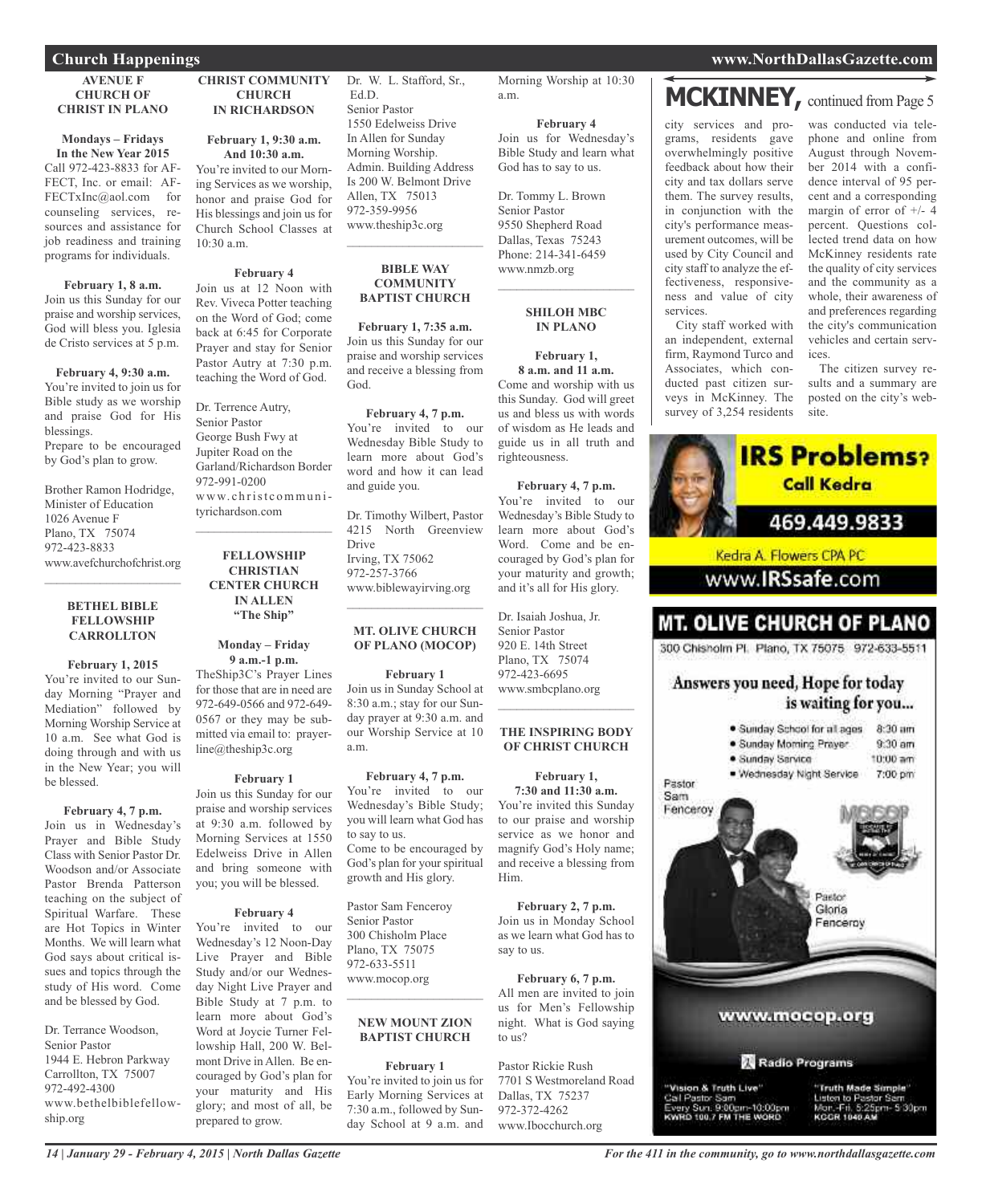## **Some famous quotes from Dr. Martin Luther King, Jr.**

![](_page_14_Picture_2.jpeg)

*Send email to: businessoffice@ northdallasgazette.com to sign up for Sister Tarpley's weekly electronic newsletter.*

Lest we forget some of these inspiring words and quotes of Dr. King, remember the following:

"Darkness cannot drive out darkness; only light can do that. Hate cannot drive out hate; only love can do that."

"The ultimate measure of a man is not where he stands in moments of comfort and convenience, but where he stands at times of challenge and controversy. The true neighbor will risk his position, his prestige, and even his life for the welfare of others."

"There are some things so dear, some things so precious, some things so eternally true, that they are worth dying for. And I submit to you that if a man has not discovered something that he will die for, he isn't fit to live."

"When we let freedom ring, when we let it ring from every village and every hamlet, from every state and every city, we will be able to speed up that day

when all of God's children, Black men and White men, Jews and Gentiles, Protestants and Catholics, will be able to join hands and sing in the words of the old Negro spiritual, 'Free at last! Free at last! Thank God Almighty, we are free at last!"

"I believe that unarmed truth and unconditional love will have the final word in reality. That is why right, temporarily defeated, is stronger than evil triumphant."

"We've been in the mountain of war. We've been in the mountain of violence. We've been in the mountain of hatred long enough.

It is necessary to move on now, but only by moving out of this mountain can we move to the promised land of justice and brotherhood and the Kingdom of God.

It all boils down to the fact that we must never allow ourselves to become satisfied with unattained goals. We must always maintain a kind of divine discontent."

"When our days become dreary with low-hovering clouds of despair, and when our nights become darker than a thousand midnights, let us remember that there is a creative force in this universe, working to pull down the gigantic mountains of evil, a power that is able to make a way out of no way and transform dark yesterdays into bright tomorrows. Let us realize the arc of the moral universe is long but it bends toward justice."

"We all have the drum major instinct. We all want to be important, to surpass others, to achieve distinction, to lead the parade. … And the great issue of life is to harness the drum major instinct.

It is a good instinct if you don't distort it and pervert

it. Don't give it up. Keep feeling the need for being important. Keep feeling the need for being first. But I want you to be the first in love.

"I want you to be the first in moral excellence. I want you to be the first in generosity."

"Faith is taking the first step, even when you don't see the whole staircase."

"Hatred paralyzes life; love releases it. Hatred con-

fuses life; love harmonizes it. Hatred darkens life; love illuminates it."

"I submit that an individ-

ual who breaks a law that conscience tells him is unjust, and who willingly accepts the penalty of imprisonment in order to arouse the conscience of the community over its injustice, is in reality expressing the highest respect for the law."

"In the end, we will remember not the words of our enemies, but the silence of our friends."

"It may be true that the law cannot make a man love me, but it can stop him from lynching me, and I think that's pretty important." "Let no man pull you

low enough to hate him."

Like an unchecked cancer, hate corrodes the personality and eats away its vital unity. Hate destroys a man's sense of values and his objectivity. It causes him to describe the beautiful as ugly and the ugly as beautiful, and to confuse the true with the false and the false with the true.<sup>9</sup>

"Man must evolve for all human conflict a method which rejects revenge, aggression and retaliation. The foundation of such a method is love."

**SPEARED TOME UTE ON LALL TOU AM** 

**HEGHAM** 

**Photoholic Lines of American Chicago**<br>Second Lines

![](_page_14_Picture_30.jpeg)

*and daughter of Ms. Demekia Wise, quoted several facts and passages of Dr. King's messages at the Annual MLK Day in Carrollton, TX, started in January '89 by Bahram (B.J.) & Sara Jalalizadeh and the Bahia's Community in the Carrollton, Farmers Branch and the Lewisville area and have continued to be involved. –Picture by Ms. Angelina Akers.*

![](_page_14_Picture_32.jpeg)

*KHVN 970 AM Sunday Mornings*

![](_page_14_Picture_34.jpeg)

![](_page_14_Picture_35.jpeg)

![](_page_14_Picture_36.jpeg)

Islah Joshua, Jr.

*Pustar* 

![](_page_14_Picture_37.jpeg)

SMBC: A church Focused on Excellence while Teaching<br>the Word, Preaching the Gospel, Reaching the World

Worship Times: 8 and 11 a.m. Sunday School: 9:45 a.m. Mid-week: Wednesday at 7:00 p.m. Youth Church: Every 3rd, 4th, and 5th Sunday at 10:45 a.m. AWANA: Wednesday at 6:30 p.m. Contact Information: 972-423-6695 www.smbcplano.org